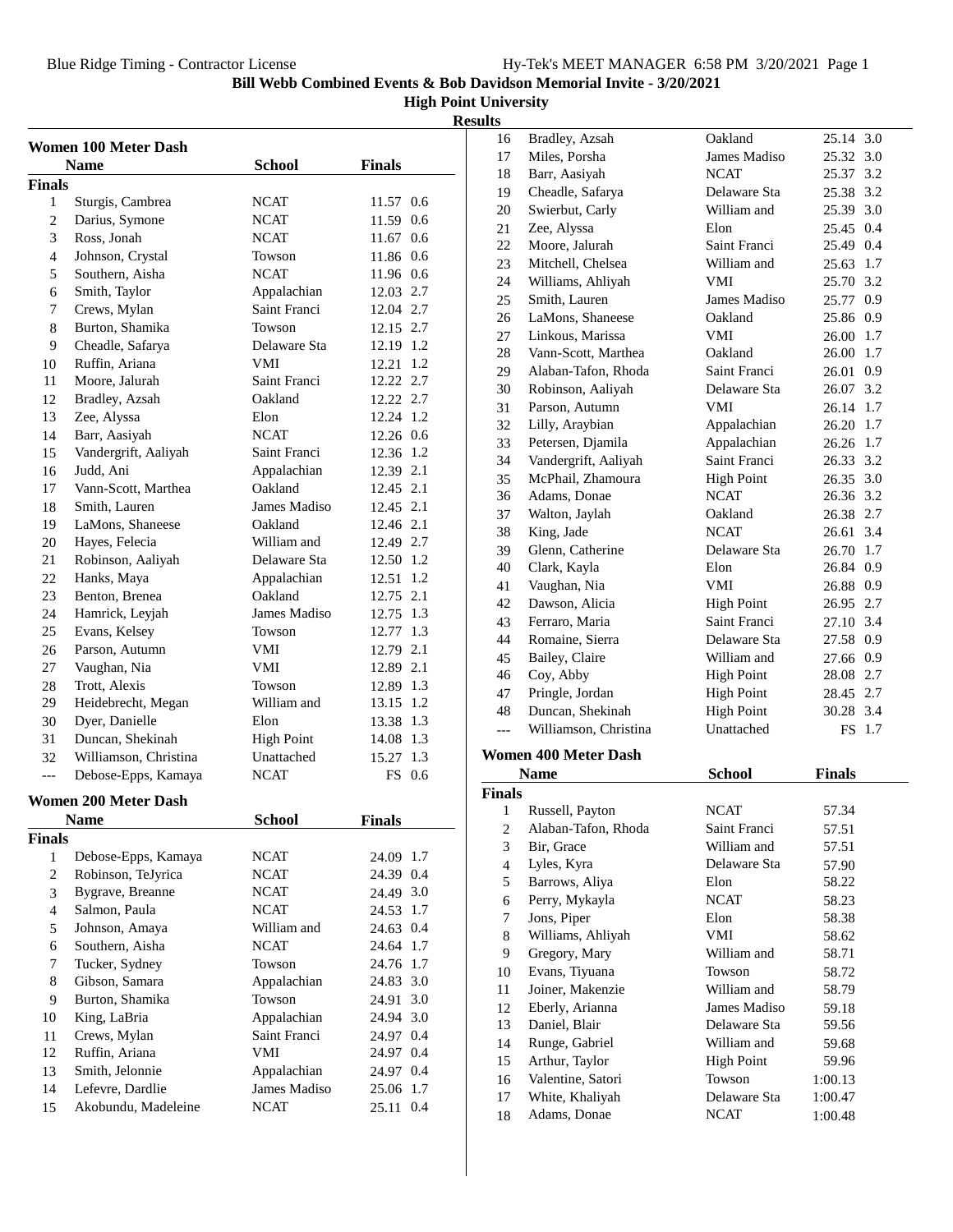**High Point University**

|--|

| Finals  (Women 400 Meter Dash) |                             |                   |                    |
|--------------------------------|-----------------------------|-------------------|--------------------|
|                                | <b>Name</b>                 | <b>School</b>     | <b>Finals</b>      |
| 19                             | Edsall, Holly               | Towson            | 1:00.51            |
| 20                             | Linkous, Marissa            | VMI               | 1:00.96            |
| 21                             | Jacobs, Trinytee            | Towson            | 1:01.48            |
| 22                             | Lilly, Araybian             | Appalachian       | 1:02.04            |
| 23                             | Sargeant, Sinead            | James Madiso      | 1:02.47            |
| 24                             | Kitchell, Alexandria        | Towson            | 1:05.59            |
| 25                             | Martin, Rachel              | <b>High Point</b> | 1:06.39            |
| 26                             | McPhail, Zhamoura           | <b>High Point</b> | 1:06.78            |
| 27                             | Coy, Abby                   | <b>High Point</b> | 1:07.55            |
|                                |                             |                   |                    |
|                                | Women 800 Meter Run         |                   |                    |
| <b>Finals</b>                  | <b>Name</b>                 | <b>School</b>     | <b>Finals</b>      |
| 1                              | Finikiotis, Lauren          | William and       |                    |
| 2                              | Charles, Ericka             | G.W. Express      | 2:14.43<br>2:14.58 |
|                                |                             | Elon              |                    |
| 3                              | Varisco de Oliveira, Gabrio |                   | 2:15.59            |
| $\overline{4}$                 | Lair, Stephanie             | Elon              | 2:16.32            |
| 5                              | Anastasakis, Melissa        | Elon              | 2:16.87            |
| 6                              | Allen, Olive                | <b>High Point</b> | 2:17.02            |
| 7                              | Linton, Margaret            | James Madiso      | 2:17.73            |
| 8                              | Twomey, Anna                | Elon              | 2:18.69            |
| 9                              | Manion, Brooke              | James Madiso      | 2:19.69            |
| 10                             | Schulties, Kyra             | Unattached        | 2:19.85            |
| 11                             | Holland, Kyra               | William and       | 2:20.59            |
| 12                             | Harper, Camryn              | <b>High Point</b> | 2:21.24            |
| 13                             | Alps, Emily                 | Elon              | 2:21.48            |
| 14                             | Rodriguez, Madelyn          | Campbell          | 2:22.22            |
| 15                             | Sakoutis, Arianna           | Elon              | 2:22.31            |
| 16                             | Fredricks, Nia              | <b>NCAT</b>       | 2:22.78            |
| 17                             | Francois, Deandra           | Towson            | 2:23.53            |
| 18                             | Fuller, Elizabeth           | Appalachian       | 2:24.19            |
| 19                             | Dunlop, Ann                 | James Madiso      | 2:24.52            |
| 20                             | Mayberry, Rachel            | James Madiso      | 2:24.72            |
| 21                             | Durbin, Audrey              | Elon              | 2:25.07            |
| 22                             | Cestari, Anna               | William and       | 2:26.13            |
| 23                             | Jakobs, Franziska           | <b>High Point</b> | 2:26.54            |
| 24                             | Coyle, Molly                | William and       | 2:26.67            |
| 25                             | Brown, Tai                  | Delaware Sta      | 2:28.29            |
| 26                             | Cranford, Hannah            | Campbell          | 2:29.18            |
| 27                             | Gregg, Monica               | Saint Franci      | 2:30.08            |
| 28                             | Wicks, Zoe                  | Saint Franci      | 2:31.89            |
| 29                             | Prestash, Hailey            | Saint Franci      | 2:33.78            |
| 30                             | Thomas, Rachel              | Towson            | 2:35.48            |
| 31                             | Shanahan, Quinn             | Unattached        | 2:35.62            |
| 32                             | Anderson, Mariclare         | Saint Franci      | 2:40.79            |
|                                | Women 1500 Meter Run        |                   |                    |
|                                | <b>Name</b>                 | <b>School</b>     | <b>Finals</b>      |
| <b>Finals</b>                  |                             |                   |                    |
| 1                              | Anastasakis, Melissa        | Elon              | 4:35.34            |
| 2                              | Ewoi, Dorcus                | Campbell          | 4:35.73            |
| 3                              | Jones, Taylor               | William and       | 4:39.35            |
| 4                              | Allen, Olive                | <b>High Point</b> | 4:40.01            |
| 5                              | Preeo, Hannah               | Elon              | 4:41.24            |
|                                |                             |                   |                    |

| 6              | Schlossberg, Lily                    | William and                 | 4:44.09            |
|----------------|--------------------------------------|-----------------------------|--------------------|
| 7              | Holland, Kyra                        | William and                 | 4:44.39            |
| $\,8\,$        | Twomey, Anna                         | Elon                        | 4:45.04            |
| 9              | Manion, Brooke                       | James Madiso                | 4:46.71            |
| 10             | Kemei, Scolasticah                   | Elon                        | 4:46.77            |
| 11             | Miller, Hannah                       | Elon                        | 4:48.86            |
| 12             | Schulties, Kyra                      | Unattached                  | 4:50.70            |
| 13             | Wicker, Annie                        | William and                 | 4:50.80            |
| 14             | Kanaley, Bridget                     | Elon                        | 4:51.16            |
| 15             | Venable, Sarah                       | Appalachian                 | 4:51.54            |
| 16             | Lorenz. Leandra                      | Elon                        | 4:52.45            |
| 17             | Rodriguez, Madelyn                   | Campbell                    | 4:52.45            |
| 18             | Shanahan, Quinn                      | Unattached                  | 4:55.88            |
| 19             | Harper, Camryn                       | <b>High Point</b>           | 4:57.48            |
| 20             | Gbolade, Ayoola                      | <b>NCAT</b>                 | 4:58.28            |
| 21             | Bollinger, Sophia                    | James Madiso                | 4:58.67            |
| 22             | Lambert, Julia                       | William and                 | 5:00.26            |
| 23             | Wesolowski, Rachael                  | Elon                        | 5:01.58            |
| 24             | Jakobs, Franziska                    | <b>High Point</b>           | 5:02.80            |
| 25             | Brown, Carolyn                       | <b>NCAT</b>                 | 5:03.26            |
| 26             | Sell, Emily                          | William and                 | 5:04.67            |
| 27             | Copeman, Bianca                      | Appalachian                 |                    |
| 28             | Castillo, Tatum                      | <b>High Point</b>           | 5:04.80<br>5:04.90 |
|                | Durbin, Audrey                       | Elon                        |                    |
| 29<br>30       | Cantrell, Jessica                    | James Madiso                | 5:05.42<br>5:06.05 |
| 31             | Deeds, Alyssa                        | <b>High Point</b>           |                    |
| 32             | Vinci, Lizzie                        | Elon                        | 5:06.09            |
|                | Betler, Alison                       | Towson                      | 5:06.11            |
| 33<br>34       | Kolbe, Megan                         | William and                 | 5:06.26            |
|                | Whitfield, Taya                      | Saint Franci                | 5:07.18            |
| 35<br>36       | Walker, Mackenzie                    | Saint Franci                | 5:07.62<br>5:07.70 |
|                |                                      | Elon                        |                    |
| 37             | Roberts, Alice                       | Towson                      | 5:08.26            |
| 38             | Keefer, Paige<br>Thomas, Rachel      | Towson                      | 5:08.67            |
| 39             |                                      |                             | 5:08.71            |
| 40             | DiBlasi, Angelina<br>McElheny, Mandy | Appalachian<br>Saint Franci | 5:09.54            |
| 41<br>42       | Hauser, Claire                       | Towson                      | 5:10.44            |
| 43             | Cody, Shannon                        | Saint Franci                | 5:11.55            |
| 44             |                                      |                             | 5:12.25            |
|                | Higgins, Julianna                    | <b>High Point</b>           | 5:14.48            |
| 45             | Golden, Adiya                        | Saint Franci                | 5:18.74            |
| 46             | Comesky, Hannah<br>Lugo, Danielle    | Appalachian                 | 5:22.99            |
| 47             |                                      | Appalachian                 | 5:25.23            |
| 48             | McElhenny, Quinn                     | Saint Franci                | 5:26.17            |
| 49             | Cichon, Ashley                       | Saint Franci                | 5:29.09            |
| 50             | Oliver, Claire                       | Saint Franci                | 5:30.01            |
| 51             | Broehl, Jacqueline                   | Saint Franci                | 5:30.45            |
| 52             | Wanner, Ellie                        | Saint Franci                | 5:34.79            |
| 53             | Neborg, Nicole                       | Saint Franci                | 5:45.28            |
|                | Women 5000 Meter Run                 |                             |                    |
|                | <b>Name</b>                          | <b>School</b>               | <b>Finals</b>      |
| <b>Finals</b>  |                                      |                             |                    |
| 1              | Stanhope, Miranda                    | James Madiso                | 17:24.84           |
| $\overline{c}$ | Donohue, Jasmine                     | Appalachian                 | 17:26.65           |
| 3              | Van Onselen, Lisha                   | Appalachian                 | 17:30.71           |
| $\overline{4}$ | Frady, Kylee                         | Appalachian                 | 17:37.94           |
|                |                                      |                             |                    |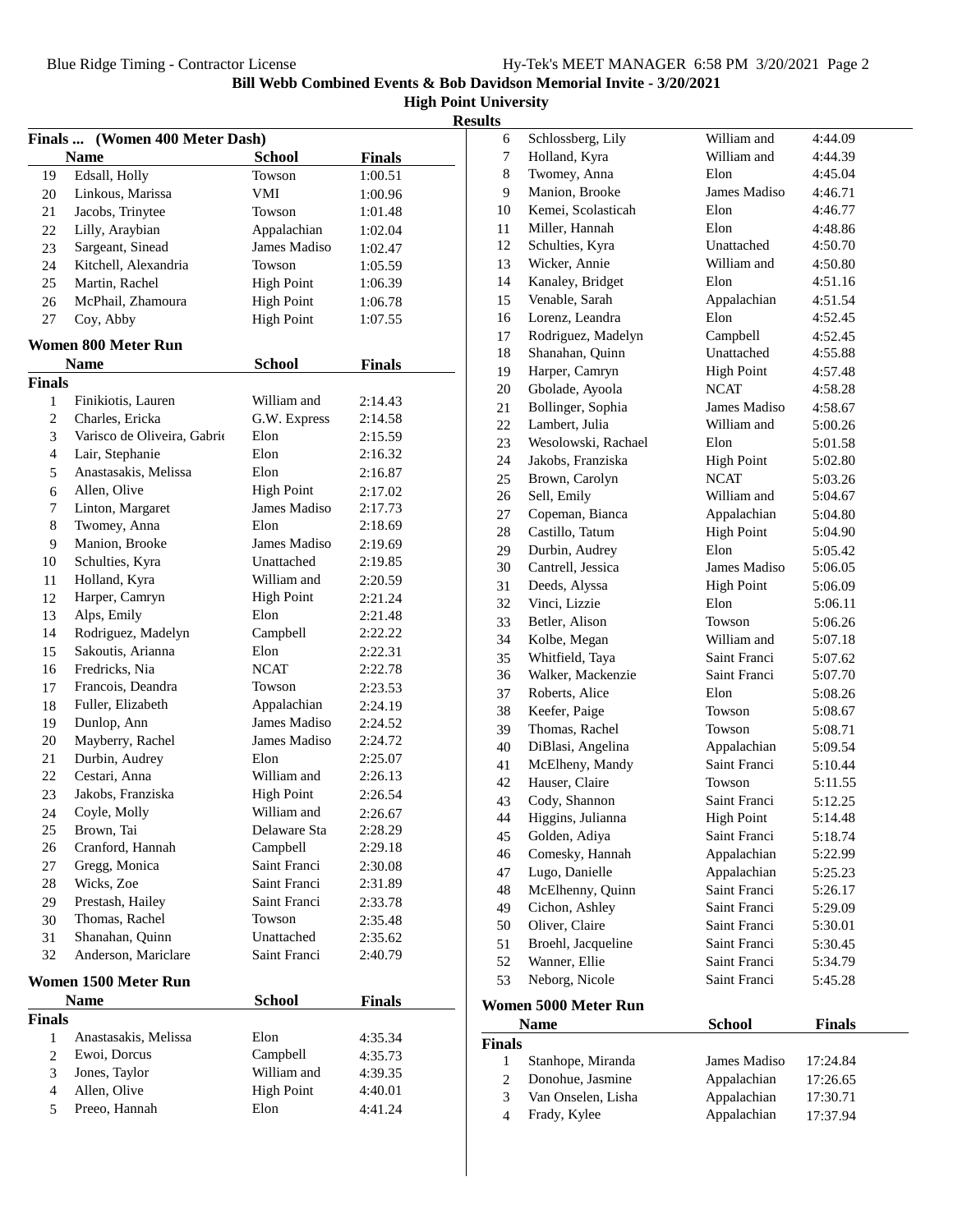## **High Point University**

| <b>Results</b> |  |
|----------------|--|
|                |  |

|                | Finals  (Women 5000 Meter Run) |                   |               |  |
|----------------|--------------------------------|-------------------|---------------|--|
|                | <b>Name</b>                    | <b>School</b>     | <b>Finals</b> |  |
| 5              | Swanson, Caitlin               | James Madiso      | 17:41.63      |  |
| 6              | Kunkel, Bridget                | Appalachian       | 17:44.16      |  |
| 7              | Jones, Ashley                  | <b>High Point</b> | 17:49.22      |  |
| 8              | Bagus, Sydney                  | <b>High Point</b> | 17:51.90      |  |
| 9              | Caldwell, Reilly               | Appalachian       | 18:00.49      |  |
| 10             | Hellman, Julia                 | <b>High Point</b> | 18:01.16      |  |
| 11             | Botha, Lize                    | Campbell          | 18:13.47      |  |
| 12             | Connelly, Kayla                | James Madiso      | 18:14.06      |  |
| 13             | Wright, Madison                | Saint Franci      | 18:14.30      |  |
| 14             | Christy, Madison               | Appalachian       | 18:14.68      |  |
| 15             | Peters. Lila                   | Appalachian       | 18:15.15      |  |
| 16             | Morelli, Clare                 | James Madiso      | 18:54.15      |  |
| 17             | Beaver, Meredith               | James Madiso      | 19:15.89      |  |
| 18             | Sweeney, Maya                  | Appalachian       | 19:17.92      |  |
| 19             | Rosikon, Katarzyna             | Delaware Sta      | 19:53.37      |  |
| $\overline{a}$ | Webb, Laura                    | James Madiso      | DNF           |  |
|                | <b>Women 100 Meter Hurdles</b> |                   |               |  |
|                | <b>Name</b>                    | <b>School</b>     | <b>Finals</b> |  |
| <b>Finals</b>  |                                |                   |               |  |
| 1              | Salmon, Paula                  | NCAT              | 13.29 1.0     |  |
| $\overline{c}$ | Robinson, TeJyrica             | <b>NCAT</b>       | 13.39 1.0     |  |
| 3              | Akobundu, Madeleine            | <b>NCAT</b>       | 13.52 1.0     |  |
| $\overline{4}$ | Bygrave, Breanne               | <b>NCAT</b>       | 13.58 1.0     |  |
| 5              | Facey, Nyile                   | <b>High Point</b> | 14.22 1.0     |  |
| 6              | Glenn, Catherine               | Delaware Sta      | $14.52 -0.2$  |  |
| 7              | Philogene, Roseferla           | Oakland           | 14.81 0.9     |  |
| $\,$ 8 $\,$    | Clark, Kayla                   | Elon              | $14.91 - 0.2$ |  |
| 9              | Hallman, Naomi                 | Oakland           | 15.13 0.9     |  |
| 10             | Walton, Jaylah                 | Oakland           | 15.27 0.9     |  |
| 11             | Ferraro, Maria                 | Saint Franci      | 15.80 0.9     |  |
| 12             | Lewis, Tiana                   | James Madiso      | 15.86 -0.2    |  |
| 13             | Sabourin, Payton               | Oakland           | 16.36 0.9     |  |
| 14             | Coverdill, Hannah              | Oakland           | 16.99 -0.2    |  |
| 15             | Bailey, Claire                 | William and       | 17.14 0.9     |  |
| 16             | Currie, Jadyn                  | William and       | 19.57 -0.2    |  |
| $---$          | Martin-Palmer, Tajah           | Towson            | $DNF -0.2$    |  |
|                | <b>Women 400 Meter Hurdles</b> |                   |               |  |
|                | <b>Name</b>                    | <b>School</b>     | <b>Finals</b> |  |
| <b>Finals</b>  |                                |                   |               |  |
| 1              | Townsend, Sydni                | <b>NCAT</b>       | 1:01.52       |  |
| $\mathfrak{2}$ | Florence, Nilaja               | <b>NCAT</b>       | 1:02.52       |  |
| 3              | Morrison, Jordan               | <b>High Point</b> | 1:03.02       |  |
| $\overline{4}$ | Sabourin, Payton               | Oakland           | 1:03.54       |  |
| 5              | Drometer, Riley                | Elon              | 1:05.05       |  |
| 6              | Morrow, Alana                  | Oakland           | 1:05.55       |  |
| 7              | Facey, Nyile                   | <b>High Point</b> | 1:05.74       |  |
| 8              | Landis, Josephine              | William and       | 1:06.11       |  |
| 9              | Lunger, Emily                  | Saint Franci      | 1:06.33       |  |
| 10             | Willingham, Lauren             | Elon              | 1:06.60       |  |
| 11             | Poteat, Ariana                 | Towson            | 1:06.71       |  |
| 12             | Lewis, Tiana                   | James Madiso      | 1:08.96       |  |
| 13             | DiPierdomenico, Tessa          | Elon              | 1:09.32       |  |

| 14             | Medders, Jorja                                      | Appalachian          | 1:09.61                 |  |
|----------------|-----------------------------------------------------|----------------------|-------------------------|--|
| 15             | Peters, Erin                                        | <b>High Point</b>    | 1:11.78                 |  |
| 16             | Jacobs, Marlena                                     | Saint Franci         | 1:13.72                 |  |
| 17             | Coverdill, Hannah                                   | Oakland              | 1:14.66                 |  |
| ---            | Martin-Palmer, Tajah                                | Towson               | <b>DNF</b>              |  |
|                |                                                     |                      |                         |  |
|                | <b>Women 3000 Meter Steeplechase</b><br><b>Name</b> |                      |                         |  |
|                |                                                     | School               | <b>Finals</b>           |  |
| Finals         |                                                     |                      |                         |  |
| 1              | Butler, G'Jasmyne                                   | <b>NCAT</b>          | 11:44.19                |  |
| $\overline{c}$ | Cox-Philyaw, Kaycee                                 | William and          | 11:57.13                |  |
| 3              | Dougherty, Megan                                    | William and          | 12:14.11                |  |
| $\overline{4}$ | Morris, Emily                                       | William and          | 12:26.46                |  |
| 5              | Campbell, Ania                                      | <b>NCAT</b>          | 13:26.98                |  |
|                | Women 4x100 Meter Relay                             |                      |                         |  |
|                | <b>Team</b>                                         | <b>Relay</b>         | Finals                  |  |
| Finals         |                                                     |                      |                         |  |
| 1              | N. Carolina A&T                                     | Α                    | 44.78                   |  |
|                | 1) Sturgis, Cambrea                                 | 2) Ross, Jonah       |                         |  |
|                | 3) Darius, Symone                                   |                      | 4) Debose-Epps, Kamaya  |  |
| 2              | Appalachian State                                   | A                    | 47.63                   |  |
|                | 1) Smith, Taylor                                    | 2) Dixon, Jessica    |                         |  |
|                | 3) Hanks, Maya                                      | 4) King, LaBria      |                         |  |
| 3              | James Madison                                       | A                    | 47.65                   |  |
|                | 1) Miles, Porsha                                    | 2) Eberly, Arianna   |                         |  |
|                | 3) Smith, Lauren                                    | 4) Lefevre, Dardlie  |                         |  |
| 4              | Oakland                                             | А                    | 47.71                   |  |
|                | 1) Vann-Scott, Marthea                              | 2) Benton, Brenea    |                         |  |
|                | 3) LaMons, Shaneese                                 | 4) Bradley, Azsah    |                         |  |
| 5              | Appalachian State                                   | B                    | 47.77                   |  |
|                | 1) Smith, Jelonnie                                  | 2) Gibson, Samara    |                         |  |
|                | 3) Judd, Ani                                        | 4) Petersen, Djamila |                         |  |
| 6              | Saint Franci                                        | А                    | 47.81                   |  |
|                | 1) Crews, Mylan                                     | 2) Moore, Jalurah    |                         |  |
|                | 3) Ferraro, Maria                                   |                      | 4) Vandergrift, Aaliyah |  |
| 7              | William and Mary                                    | А                    | 48.01                   |  |
|                | 1) Currie, Jadyn                                    | 2) Johnson, Amaya    |                         |  |
|                | 3) Mitchell, Chelsea                                | 4) Hayes, Felecia    |                         |  |
| 8              | Delaware State                                      | А                    | 48.20                   |  |
|                | 1) Glenn, Catherine                                 | 2) Cheadle, Safarya  |                         |  |
|                | 3) Robinson, Aaliyah                                | 4) White, Khaliyah   |                         |  |
|                | Elon                                                | Α                    | DNF                     |  |
|                | 1) Zee, Alyssa                                      | 2) Tudor, Alexandra  |                         |  |
|                | 3) O'Malley, Moira                                  | 4) Jons, Piper       |                         |  |
|                |                                                     |                      |                         |  |
|                | Women 4x400 Meter Relay                             |                      |                         |  |
|                | Team                                                | <b>Relay</b>         | <b>Finals</b>           |  |
| Finals         |                                                     |                      |                         |  |
| 1              | N. Carolina A&T                                     | Α                    | 3:45.39                 |  |
|                | 1) Sturgis, Cambrea                                 | 2) Darius, Symone    |                         |  |
|                | 3) Townsend, Sydni                                  | 4) Ross, Jonah       |                         |  |

1) Russell, Payton 2) Brown, Carolyn<br>3) Gbolade, Ayoola 4) Perry, Mykayla

3) Gbolade, Ayoola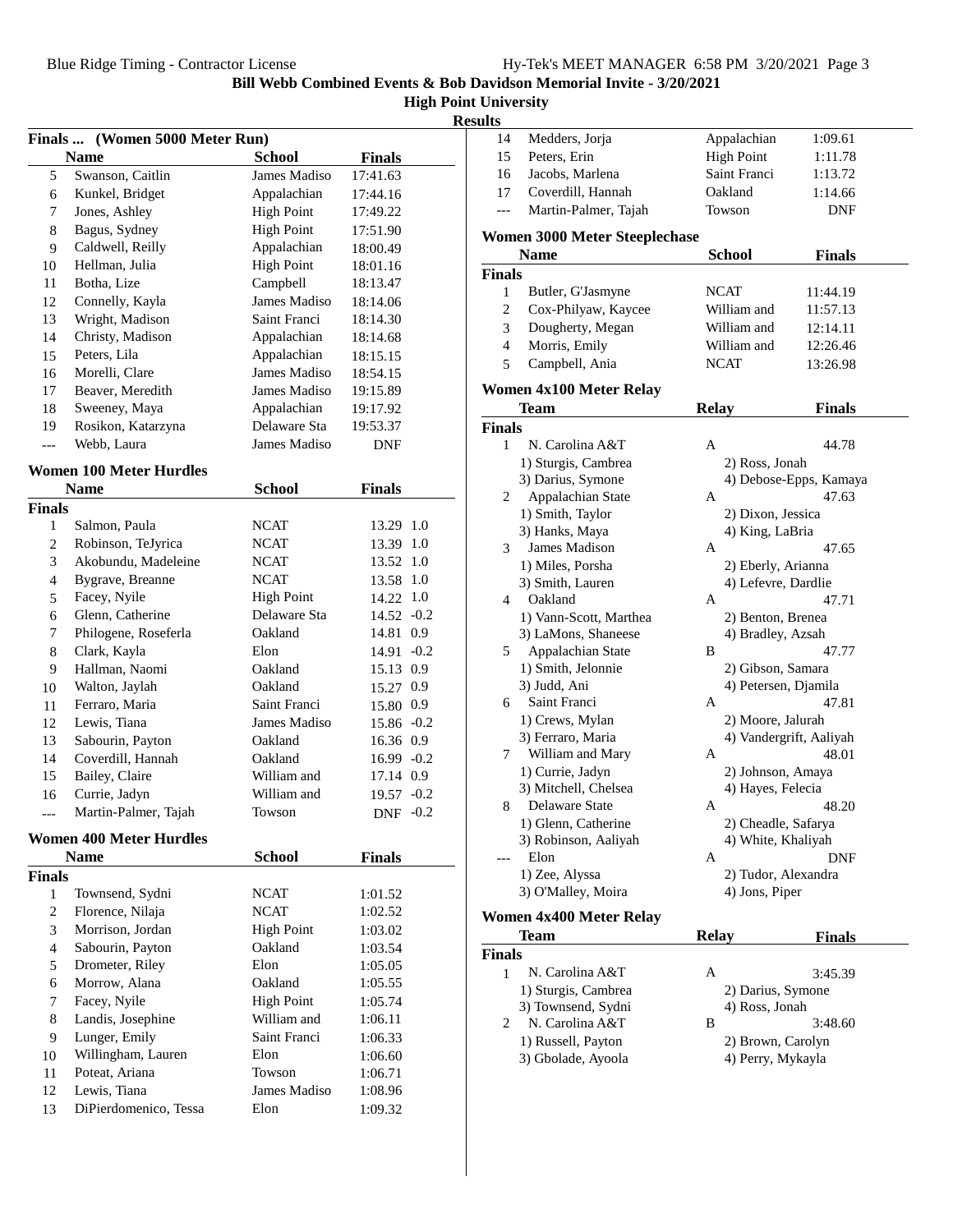**Finals ... (Women 4x400 Meter Relay)**

**Bill Webb Combined Events & Bob Davidson Memorial Invite - 3/20/2021**

### **High Point University**

# **Results**

|                | <b>Team</b>                      | <b>Relay</b> |                      | <b>Finals</b>            | 10                       |
|----------------|----------------------------------|--------------|----------------------|--------------------------|--------------------------|
| 3              | William and Mary                 | A            |                      | 3:51.63                  |                          |
|                | 1) Gregory, Mary                 |              | 2) Bir, Grace        |                          |                          |
|                | 3) Runge, Gabriel                |              | 4) Joiner, Makenzie  |                          |                          |
| 4              | Elon                             | A            |                      | 3:52.37                  |                          |
|                | 1) Barrows, Aliya                |              | 2) Jons, Piper       |                          | Wome                     |
|                | 3) Varisco de Oliveira, Gabriela |              | 4) Drometer, Riley   |                          |                          |
| 5              | William and Mary                 | В            |                      | 3:53.59                  | <b>Finals</b>            |
|                | 1) Johnson, Amaya                |              | 2) Swierbut, Carly   |                          | 1                        |
|                | 3) Jones, Taylor                 |              | 4) Landis, Josephine |                          | 2                        |
|                | James Madison                    | A            |                      |                          | $\mathfrak{Z}$           |
| 6              |                                  |              |                      | 3:54.64                  | $\overline{4}$           |
|                | 1) Lefevre, Dardlie              |              | 2) Hamrick, Leyjah   |                          |                          |
|                | 3) Eberly, Arianna               |              | 4) Miles, Porsha     |                          | 5                        |
| 7              | <b>High Point</b>                | A            |                      | 3:56.52                  | 6                        |
|                | 1) Morrison, Jordan              |              | 2) Facey, Nyile      |                          | 7                        |
|                | 3) Harper, Camryn                |              | 4) Arthur, Taylor    |                          | 8                        |
| 8              | Towson                           | B            |                      | 3:57.08                  | 9                        |
|                | 1) Francois, Deandra             |              | 2) Keefer, Paige     |                          | 10                       |
|                | 3) Johnson, Jasmine              |              | 4) Jacobs, Trinytee  |                          | 10                       |
| 9.             | Delaware State                   | A            |                      | 4:01.18                  | 10                       |
|                | 1) Lyles, Kyra                   |              | 2) White, Khaliyah   |                          | 10                       |
|                | 3) Daniel, Blair                 |              | 4) Brown, Tai        |                          | 14                       |
| 10             | Appalachian State                | A            |                      | 4:03.56                  |                          |
|                | 1) Smith, Jelonnie               |              | 2) Judd, Ani         |                          |                          |
|                | 3) Gibson, Samara                |              | 4) Simmons, Peighton |                          |                          |
| 11             | Elon                             | B            |                      | 4:05.84                  |                          |
|                | 1) Lair, Stephanie               |              |                      | 2) DiPierdomenico, Tessa |                          |
|                | 3) Alps, Emily                   |              | 4) Sakoutis, Arianna |                          | Wome                     |
| 12             | Towson                           | A            |                      | 4:07.62                  |                          |
|                | 1) Evans, Tiyuana                |              | 2) Valentine, Satori |                          |                          |
|                | 3) Tucker, Sydney                |              | 4) Edsall, Holly     |                          | <b>Finals</b>            |
| 13             | Towson                           | C            |                      | 4:09.17                  | $\mathbf{1}$             |
|                |                                  |              |                      |                          | $\overline{c}$           |
|                | 1) Kitchell, Alexandria          |              | 2) Poteat, Ariana    |                          | 3                        |
|                | 3) Riggins, Christina            |              | 4) Thomas, Rachel    |                          | $\overline{4}$           |
| 14             | Campbell                         | A            |                      | 4:09.92                  | 5                        |
|                | 1) Huston Myles, Hailey          |              | 2) Ewoi, Dorcus      |                          | 6                        |
|                | 3) Rodriguez, Madelyn            |              | 4) Cranford, Hannah  |                          | $\boldsymbol{7}$         |
| 15             | <b>High Point</b>                | B            |                      | 4:24.28                  | 8                        |
|                | 1) Jakobs, Franziska             |              | 2) Peters, Erin      |                          |                          |
|                | 3) Martin, Rachel                |              | 4) McPhail, Zhamoura |                          |                          |
| 16             | Saint Franci                     | В            |                      | 4:27.73                  | Wome                     |
|                | 1) Wicks, Zoe                    |              | 2) Prestash, Hailey  |                          |                          |
|                | 3) Whitfield, Taya               |              | 4) McElheny, Mandy   |                          | <b>Finals</b>            |
|                |                                  |              |                      |                          | 1                        |
|                | <b>Women High Jump</b>           |              |                      |                          | $\boldsymbol{2}$         |
|                | <b>Name</b>                      |              | <b>School</b>        | <b>Finals</b>            |                          |
| <b>Finals</b>  |                                  |              |                      |                          | 3                        |
| $\mathbf{1}$   | Reddick, Nazah                   |              | <b>NCAT</b>          | 1.61 <sub>m</sub>        | $\overline{\mathcal{A}}$ |
| $\overline{2}$ | Hall, Hannah                     |              | Oakland              | 1.56m                    | 5                        |
| $\overline{2}$ | Otto, Jordan                     |              | James Madiso         | 1.56m                    | 6                        |
| $\overline{4}$ | Ratchford, Caroline              |              | Saint Franci         | J1.56m                   | 7                        |
| 5              | Carson, Kayla                    |              | Appalachian          | 1.51 <sub>m</sub>        | 8                        |
| 6              | Miller, Paige                    |              | James Madiso         | J1.51m                   | 8                        |
| 7              | Lunger, Emily                    |              | Saint Franci         | J1.51m                   | 8                        |
|                |                                  |              |                      |                          | 11                       |
| 8              | Menendez Sanchez, Nuria          |              | Elon                 | 1.46m                    |                          |

| Anderson, Jessica<br>Elon<br>10<br>J1.46m<br>Johnson, Jordyn<br>Delaware Sta<br>NH<br>$---$<br>James Madiso<br>Beaver, Paris<br>NH<br>$---$<br>O'Malley, Moira<br>Elon<br>NH<br>$---$<br><b>Women Pole Vault</b><br><b>Name</b><br><b>School</b><br><b>Finals</b><br>Finals<br>Goecke, Gabrielle<br>$\mathbf{1}$<br>Campbell<br>3.65m<br>$\overline{c}$<br>Agee, Celia<br>Appalachian<br>3.50m |  |
|------------------------------------------------------------------------------------------------------------------------------------------------------------------------------------------------------------------------------------------------------------------------------------------------------------------------------------------------------------------------------------------------|--|
|                                                                                                                                                                                                                                                                                                                                                                                                |  |
|                                                                                                                                                                                                                                                                                                                                                                                                |  |
|                                                                                                                                                                                                                                                                                                                                                                                                |  |
|                                                                                                                                                                                                                                                                                                                                                                                                |  |
|                                                                                                                                                                                                                                                                                                                                                                                                |  |
|                                                                                                                                                                                                                                                                                                                                                                                                |  |
|                                                                                                                                                                                                                                                                                                                                                                                                |  |
|                                                                                                                                                                                                                                                                                                                                                                                                |  |
|                                                                                                                                                                                                                                                                                                                                                                                                |  |
| James Madiso<br>Lloyd, Rachel<br>3<br>J3.50m                                                                                                                                                                                                                                                                                                                                                   |  |
| Keys, Jessica<br>$\overline{4}$<br><b>High Point</b><br>J3.50m                                                                                                                                                                                                                                                                                                                                 |  |
| Curtin, Silvanna<br>Appalachian<br>5<br>3.35m                                                                                                                                                                                                                                                                                                                                                  |  |
| 6<br>Appalachian<br>Meinert, Casey<br>J3.35m                                                                                                                                                                                                                                                                                                                                                   |  |
| Jacobs, Marlena<br>Saint Franci<br>7<br>J3.35m                                                                                                                                                                                                                                                                                                                                                 |  |
| $\,8\,$<br>Ronald, Samantha<br>J3.35m<br>Towson                                                                                                                                                                                                                                                                                                                                                |  |
| Vesper, Rachel<br><b>High Point</b><br>9<br>3.20 <sub>m</sub>                                                                                                                                                                                                                                                                                                                                  |  |
| Gallant, Sydney<br><b>High Point</b><br>10<br>3.05m                                                                                                                                                                                                                                                                                                                                            |  |
| Nebiker, Gabrielle<br>Saint Franci<br>10<br>3.05 <sub>m</sub>                                                                                                                                                                                                                                                                                                                                  |  |
| Appalachian<br>10<br>Pherigo, Kayleigh<br>3.05m                                                                                                                                                                                                                                                                                                                                                |  |
| Grace, Emma<br><b>High Point</b><br>10<br>3.05m                                                                                                                                                                                                                                                                                                                                                |  |
| James Madiso<br>14<br>Croteau, Madolyn<br>J3.05m                                                                                                                                                                                                                                                                                                                                               |  |
| Stoneburner, Suzanna<br>VMI<br>NH<br>$---$                                                                                                                                                                                                                                                                                                                                                     |  |
| Upright, Elizabeth<br>William and<br>NH<br>---                                                                                                                                                                                                                                                                                                                                                 |  |
| Skie, Kylie<br><b>High Point</b><br>NH<br>---                                                                                                                                                                                                                                                                                                                                                  |  |
| Dunn, McKenna<br>VMI<br>NH<br>---                                                                                                                                                                                                                                                                                                                                                              |  |
| <b>Women Pole Vault Elite</b>                                                                                                                                                                                                                                                                                                                                                                  |  |
|                                                                                                                                                                                                                                                                                                                                                                                                |  |
| <b>Name</b>                                                                                                                                                                                                                                                                                                                                                                                    |  |
| <b>School</b><br><b>Finals</b>                                                                                                                                                                                                                                                                                                                                                                 |  |
| 1<br>4.23m                                                                                                                                                                                                                                                                                                                                                                                     |  |
| Horn, Sydney<br><b>High Point</b><br>$\overline{c}$<br>Towson<br>4.13m                                                                                                                                                                                                                                                                                                                         |  |
| Horvath, Hayley<br>Elliott, Nathalie<br>4.03 <sub>m</sub>                                                                                                                                                                                                                                                                                                                                      |  |
| 3<br><b>High Point</b><br>$\overline{4}$<br>Horn, Mackenzie<br><b>High Point</b><br>3.93 <sub>m</sub>                                                                                                                                                                                                                                                                                          |  |
| 5<br>George, Madison<br>Elon<br>3.78m                                                                                                                                                                                                                                                                                                                                                          |  |
| Saint Franci<br>6<br>Weaver, Taylor<br>3.63m                                                                                                                                                                                                                                                                                                                                                   |  |
| Tessmer, Dana<br>Oakland<br>7<br>J3.63m                                                                                                                                                                                                                                                                                                                                                        |  |
| $\,$ 8 $\,$<br>Sitkowski, Olesya<br>William and<br>3.48m                                                                                                                                                                                                                                                                                                                                       |  |
| William and<br>Jones, Taylor<br>NH<br>---                                                                                                                                                                                                                                                                                                                                                      |  |
|                                                                                                                                                                                                                                                                                                                                                                                                |  |
| <b>Name</b><br><b>Finals</b><br>School                                                                                                                                                                                                                                                                                                                                                         |  |
|                                                                                                                                                                                                                                                                                                                                                                                                |  |
| 1<br>Dawson, Alicia<br>5.84m NWI                                                                                                                                                                                                                                                                                                                                                               |  |
| <b>High Point</b><br>$\overline{c}$<br>Campbell                                                                                                                                                                                                                                                                                                                                                |  |
| Huston Myles, Hailey<br>5.77m NWI<br>3<br>Elon                                                                                                                                                                                                                                                                                                                                                 |  |
| King, Elyse<br>5.48m NWI<br>Mitchell, Chelsea<br>William and<br>$\overline{4}$                                                                                                                                                                                                                                                                                                                 |  |
| 5.43m NWI<br>5<br><b>NCAT</b><br>5.37m NWI                                                                                                                                                                                                                                                                                                                                                     |  |
| King, Jade<br>Delaware Sta<br>5.32m NWI                                                                                                                                                                                                                                                                                                                                                        |  |
| Romaine, Sierra<br>6<br>7<br>Oakland                                                                                                                                                                                                                                                                                                                                                           |  |
| Philogene, Roseferla<br>5.29m NWI                                                                                                                                                                                                                                                                                                                                                              |  |
| Conyers, Amber<br>Delaware Sta<br>8<br>5.24m NWI<br><b>NCAT</b>                                                                                                                                                                                                                                                                                                                                |  |
| 8<br>Harper, Arrieya<br>5.24m NWI<br>Oakland                                                                                                                                                                                                                                                                                                                                                   |  |
| Sanders, Paige<br>$\,8\,$<br>5.24m NWI                                                                                                                                                                                                                                                                                                                                                         |  |
| Finals<br>Women Long Jump<br>Finals<br>11<br>Delaware Sta<br>Bradley, Mya<br>5.23m NWI<br>Tait, Emily<br>Campbell<br>12<br>5.20m NWI                                                                                                                                                                                                                                                           |  |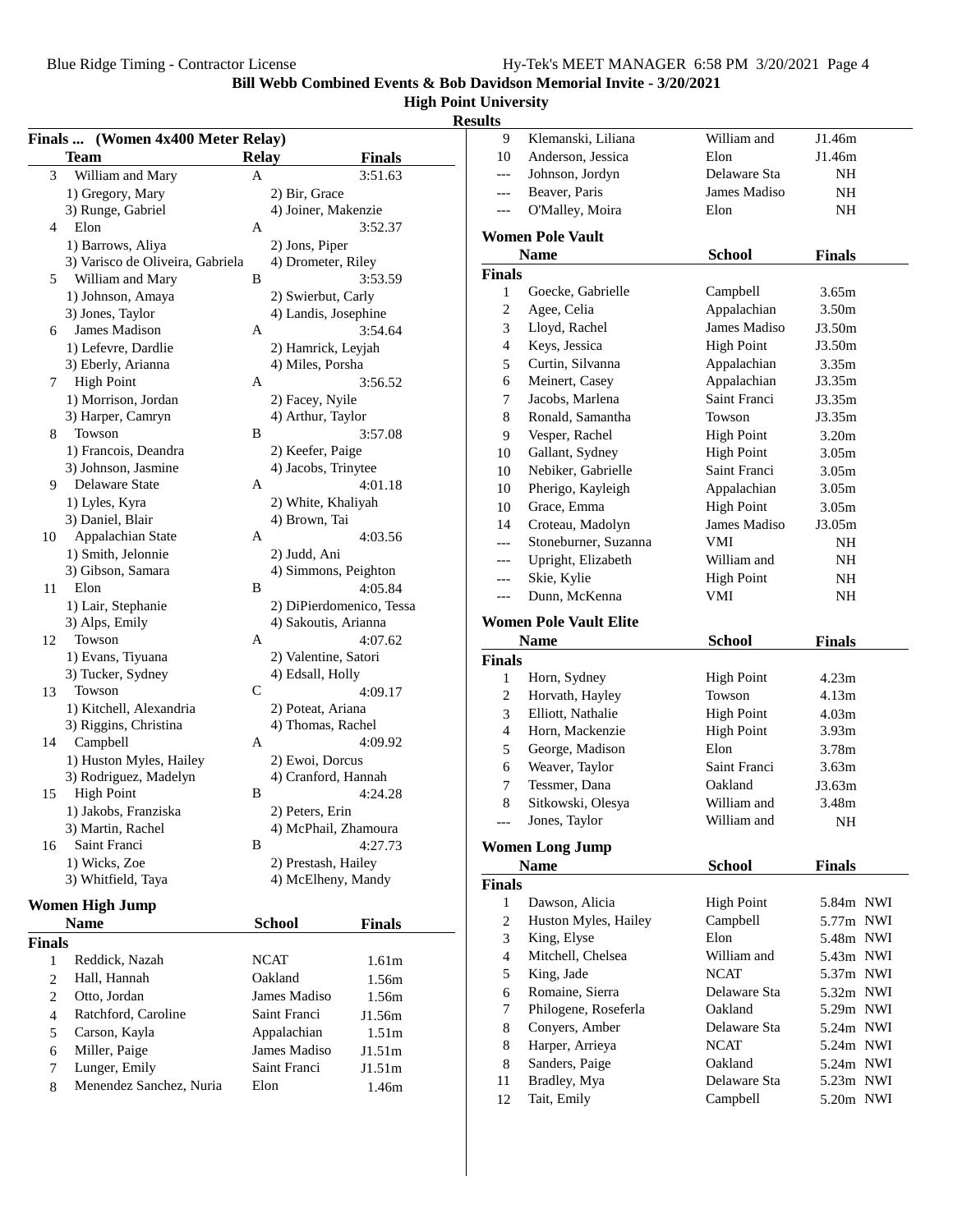**High Point University**

### **Results**

|                | Finals  (Women Long Jump)            |                   |                  |
|----------------|--------------------------------------|-------------------|------------------|
|                | <b>Name</b>                          | <b>School</b>     | <b>Finals</b>    |
| 13             | Murphy, Madeline                     | Saint Franci      | 5.19m NWI        |
| 14             | Heidebrecht, Megan                   | William and       | 5.15m NWI        |
| 15             | Evans, Kelsey                        | Towson            | 5.05m NWI        |
| 16             | Pringle, Jordan                      | <b>High Point</b> | 4.89m NWI        |
| $---$          | Bailey-Perkins, Destiny              | Campbell          | FOUL             |
| ---            | Hertz Saebbo, Linn                   | Elon              | FOUL             |
| ---            | Bichara, Kyndavee                    | Appalachian       | <b>FOUL</b>      |
| ---            | Menendez Sanchez, Nuria              | Elon              | <b>FOUL</b>      |
| ---            | Hunter, Alexis                       | Oakland           | <b>FOUL</b>      |
| ---            | Trott, Alexis                        | Towson            | <b>FOUL</b>      |
|                | <b>Women Triple Jump</b>             |                   |                  |
|                | <b>Name</b>                          | <b>School</b>     | <b>Finals</b>    |
| <b>Finals</b>  |                                      |                   |                  |
| 1              | Harper, Arrieya                      | <b>NCAT</b>       | 11.99m NWI       |
| $\overline{c}$ | Murphy, Madeline                     | Saint Franci      | 11.68m NWI       |
| 3              | Hertz Saebbo, Linn                   | Elon              | 11.59m NWI       |
| 4              | Hunter, Alexis                       | Oakland           | 11.43m NWI       |
| 5              | Bradley, Mya                         | Delaware Sta      | 11.37m NWI       |
| 6              | King, Elyse                          | Elon              | 11.30m NWI       |
| 7              | Jones, Taylor                        | William and       | 11.29m NWI       |
| 8              | Johnson, Jordyn                      | Delaware Sta      | 11.28m NWI       |
| 9              | Venning, Jordan                      | James Madiso      | 11.06m NWI       |
| 10             | Philogene, Roseferla                 | Oakland           | 10.89m NWI       |
| 11             | Bailey-Perkins, Destiny              | Campbell          | 10.88m NWI       |
| 12             | Tait, Emily                          | Campbell          | 10.84m NWI       |
| 13             | Evans, Kelsey                        | Towson            | 10.77m NWI       |
| 14             | Sanders, Paige                       | Oakland           | 10.54m NWI       |
| ---            | Bichara, Kyndavee                    | Appalachian       | <b>FOUL</b>      |
|                |                                      |                   |                  |
|                | <b>Women Shot Put</b><br><b>Name</b> | <b>School</b>     | <b>Finals</b>    |
| <b>Finals</b>  |                                      |                   |                  |
| 1              | Coleman, Lauren                      | Towson            | 15.78m           |
| 2              | James, Loren                         | NCAT              | 14.83m           |
| 3              | Ennis, Samantha                      | Campbell          | 13.89m           |
| $\overline{4}$ | Leckman, Sarah                       | VMI               | 13.87m           |
| 5              | Dankert, Jenna                       | Campbell          | 13.86m           |
|                | Thorpe, Kayla                        | Towson            |                  |
| 6<br>7         | Johnson, Dominique                   | James Madiso      | 13.67m<br>13.00m |
| 8              | Marsico, Letizia                     | <b>High Point</b> | 12.95m           |
| 9              | Christian, Lauren                    | Oakland           |                  |
|                |                                      | Elon              | 12.77m           |
| 10             | Collins, Kathleen                    | Elon              | 12.32m           |
| 11             | Carlton, Lauryn                      |                   | 12.11m           |
| 12             | Elam, Jamia                          | Oakland           | 12.06m           |
| 13             | Coleman, Georgia                     | Towson            | 11.85m           |
| 14             | Little, Danielle                     | James Madiso      | 11.81m           |
| 15             | Strazdite, Kristine                  | Elon              | 11.78m           |
| 16             | Page, Adrian                         | Saint Franci      | 11.77m           |
| 17             | Bailey, Claire                       | William and       | 11.57m           |
| 18             | Owens, Fatimah                       | Towson            | 11.55m           |
| 19             | McCoy, Madison                       | Appalachian       | 11.39m           |
| 20             | Fyock, Caroline                      | Saint Franci      | 11.17m           |
| 21             | Plummer, Megan                       | Appalachian       | 10.97m           |

| ults           |                                   |                   |               |
|----------------|-----------------------------------|-------------------|---------------|
| 22             | Betts, Liana                      | <b>High Point</b> | 10.76m        |
| 23             | Miller, Ellie                     | VMI               | 10.62m        |
| 24             | Lamond. Toni                      | <b>High Point</b> | 9.81m         |
| 25             | Smith, Darianna                   | <b>High Point</b> | 9.16m         |
|                | <b>Women Discus Throw</b>         |                   |               |
|                | <b>Name</b>                       | <b>School</b>     | <b>Finals</b> |
| <b>Finals</b>  |                                   |                   |               |
| $\mathbf{1}$   | Collins, Kathleen                 | Elon              | 44.97m        |
| 2              | Johnson, Dominique                | James Madiso      | 44.86m        |
| 3              | McCoy, Madison                    | Appalachian       | 43.45m        |
| $\overline{4}$ | Dankert, Jenna                    | Campbell          | 41.15m        |
| 5              | Strazdite, Kristine               | Elon              | 40.89m        |
| 6              | Owens, Fatimah                    | Towson            | 40.87m        |
| 7              | Coleman, Lauren                   | Towson            | 40.43m        |
| 8              | James, Loren                      | <b>NCAT</b>       | 40.36m        |
| 9              | Richards, Jamalia                 | James Madiso      | 40.00m        |
| 10             | Watkins, Makayla                  | <b>NCAT</b>       | 38.61m        |
| 11             | Scattergood, Amanda               | <b>High Point</b> | 37.74m        |
| 12             | Betts, Liana                      | <b>High Point</b> | 36.96m        |
| 13             | Coleman, Georgia                  | Towson            | 36.51m        |
| 14             | Page, Adrian                      | Saint Franci      | 36.35m        |
| 15             | Van Der Laan, Samira              | Towson            | 35.07m        |
| 16             | Smith, Darianna                   | <b>High Point</b> | 34.55m        |
| 17             | Bravo, Maria                      | Towson            | 33.82m        |
| 18             | McLaughlin, Katherine             | Saint Franci      | 33.62m        |
| 19             | Christian, Lauren                 | Oakland           | 33.45m        |
| 20             | Plummer, Megan                    | Appalachian       | 33.32m        |
| 21             | Kirkland, Jenna                   | VMI               | 33.12m        |
| 22             | Elam, Jamia                       | Oakland           | 32.72m        |
| 23             | Gerow, Joy                        | Campbell          | 31.55m        |
| 24             | Cyriax, Gabriell                  | Oakland           | 31.04m        |
| 25             | Fyock, Caroline                   | Saint Franci      | 30.99m        |
| $---$          | Marshall, Patience                | Campbell          | ND            |
| $---$          | Carlton, Lauryn                   | Elon              | <b>FOUL</b>   |
| $---$          | Marsico, Letizia                  | <b>High Point</b> | <b>FOUL</b>   |
|                | <b>Women Hammer Throw</b>         |                   |               |
|                |                                   |                   | <b>Finals</b> |
|                | Name                              | <b>School</b>     |               |
| Finals<br>1    |                                   | Unattached        | 69.41m        |
| $\overline{c}$ | Igaune, Laura<br>Coleman, Georgia | Towson            | 56.07m        |
| 3              | Coleman, Lauren                   | Towson            | 55.58m        |
| $\overline{4}$ | Bradsher, Charlotte               | Elon              | 51.03m        |
| 5              | Carlton, Lauryn                   | Elon              | 48.98m        |
| 6              | Vester, Caitlyn                   | Campbell          | 48.55m        |
| 7              | James, Loren                      | <b>NCAT</b>       | 47.03m        |
| 8              | Cyriax, Gabriell                  | Oakland           | 46.86m        |
| 9              | Gerow, Joy                        | Campbell          | 46.67m        |
| 10             | Jenkins, Jasmine                  | <b>NCAT</b>       | 46.30m        |
| 11             | McCoy, Madison                    | Appalachian       | 45.55m        |
| 12             | Bravo, Maria                      | Towson            | 44.74m        |
| 13             | Ennis, Samantha                   | Campbell          | 41.94m        |
| 14             | Strazdite, Kristine               | Elon              | 41.42m        |
| 15             | Owens, Fatimah                    | Towson            | 40.39m        |
| 16             | McLaughlin, Katherine             | Saint Franci      | 39.77m        |
|                |                                   |                   |               |
|                |                                   |                   |               |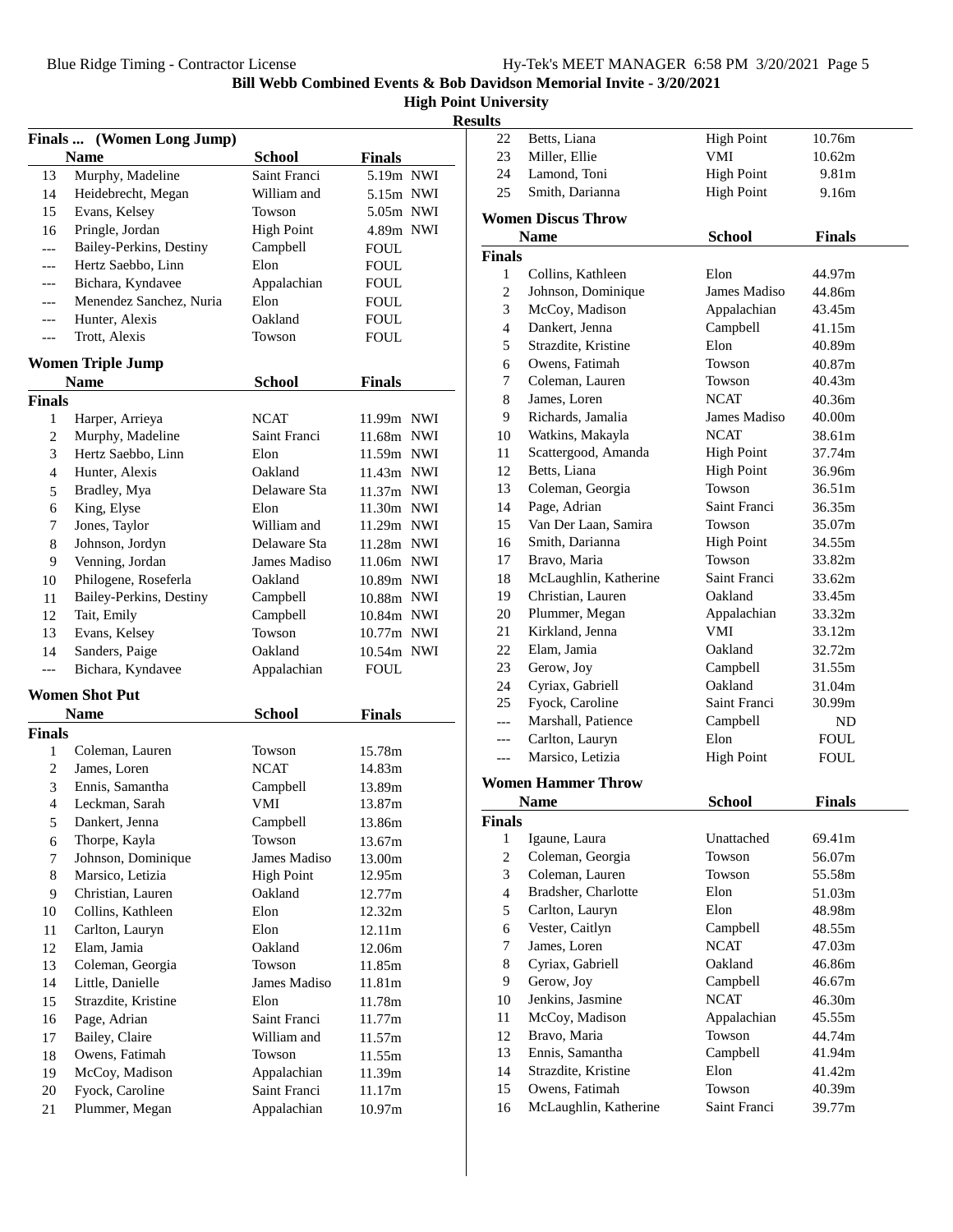#### **Results**

|                | Finals  (Women Hammer Throw)                   |                   |               |     |   |
|----------------|------------------------------------------------|-------------------|---------------|-----|---|
|                | <b>Name</b>                                    | <b>School</b>     | <b>Finals</b> |     |   |
| 17             | Jones, Stephanie                               | VMI               | 39.39m        |     |   |
| 18             | Richards, Jamalia                              | James Madiso      | 39.37m        |     |   |
| 19             | Page, Adrian                                   | Saint Franci      | 39.12m        |     |   |
| 20             | Elam, Jamia                                    | Oakland           | 37.30m        |     |   |
| 21             | Endicott, Ariel                                | VMI               | 36.53m        |     |   |
| 22             | Lamond, Toni                                   | <b>High Point</b> | 33.72m        |     |   |
| 23             | Christian, Lauren                              | Oakland           | 33.58m        |     |   |
| 24             | Marsico, Letizia                               | <b>High Point</b> | 33.54m        |     |   |
| 25             | Scattergood, Amanda                            | <b>High Point</b> | 32.40m        |     | H |
| 26             | Plummer, Megan                                 | Appalachian       | 31.65m        |     |   |
| 27             | Fyock, Caroline                                | Saint Franci      | 30.60m        |     | F |
| 28             | Dieleman, Grace                                | Elon              | 29.24m        |     |   |
| $---$          | Van Der Laan, Samira                           | Towson            | <b>FOUL</b>   |     |   |
| $---$          | Little, Danielle                               | James Madiso      | <b>FOUL</b>   |     |   |
| $---$          | Leckman, Sarah                                 | VMI               | FOUL          |     |   |
|                | <b>Women Javelin Throw</b>                     |                   |               |     |   |
|                | <b>Name</b>                                    | <b>School</b>     | <b>Finals</b> |     |   |
| Finals         |                                                |                   |               |     |   |
| 1              | Staib, Shelby                                  | James Madiso      | 43.56m        |     |   |
| 2              | Phelan, Sara                                   | Saint Franci      | 42.53m        |     |   |
| 3              | Thorpe, Kayla                                  | Towson            | 42.47m        |     |   |
| $\overline{4}$ | Herr, Kristen                                  | William and       | 39.45m        |     |   |
| 5              | Van Der Laan, Samira                           | Towson            | 37.51m        |     | H |
| 6              | Menendez Sanchez, Nuria                        | Elon              | 36.11m        |     |   |
| 7              | Conrad, Olivia                                 | Saint Franci      | 33.60m        |     | F |
| 8              | Metzger, Zoe                                   | William and       | 33.31m        |     |   |
| 9              | Thurgood, Hollie                               | Elon              | 33.25m        |     |   |
| 10             | Dankert, Jenna                                 | Campbell          | 33.03m        |     |   |
| 11             | Harris, Joy                                    | <b>NCAT</b>       | 31.66m        |     |   |
| 12             | Dieleman, Grace                                | Elon              | 30.18m        |     |   |
| 13             | Gregory, Katie                                 | <b>High Point</b> | 29.48m        |     |   |
| 14             | Miller, Ellie                                  | VMI               | 28.06m        |     |   |
| 15             | Kirkland, Jenna                                | VMI               | 24.30m        |     |   |
|                | Heptathlon: #4 Women 200 Meter Dash Heptathlon |                   |               |     |   |
|                | <b>Name</b>                                    | <b>School</b>     | <b>Finals</b> |     |   |
| Finals         |                                                |                   |               |     |   |
| 1              | Babashak, Erin                                 | James Madiso      | 26.45         | 758 | Н |
| $\overline{c}$ | Cranston, Louise                               | Charleston (      | 26.67         | 740 |   |
| 3              | Gnoumou, Deborah                               | Towson            | 26.74         | 734 |   |
| $\overline{4}$ | Crompton, Lexi                                 | <b>High Point</b> | 27.16         | 699 | F |
| 5              | Boghossian-James, Ani                          | Towson            | 27.20         | 695 |   |
| $\sqrt{6}$     | Reynolds, Madison                              | <b>High Point</b> | 27.29         | 688 |   |
| 7              | Marion, Christina                              | Towson            | 27.33         | 685 |   |
| $\,8\,$        | Schaub, Emily                                  | Oakland           | 27.48         | 672 |   |
| 9              | Wilkinson, Liana                               | Towson            | 27.85         | 643 |   |
| 10             | Rademacher, Olivia                             | Oakland           | 28.35         | 604 |   |
| 11             | Biggi, Bethany                                 | James Madiso      | 28.37         | 602 |   |
|                | Heptathlon: #7 Women 800 Meter Run Heptathlon  |                   |               |     |   |
|                | <b>Name</b>                                    | <b>School</b>     | <b>Finals</b> |     |   |
| Finals         |                                                |                   |               |     |   |

1 Reynolds, Madison High Point 2:28.89 707

| o  |                       |                   |         |     |
|----|-----------------------|-------------------|---------|-----|
| 2  | Wilkinson, Liana      | Towson            | 2:28.96 | 706 |
| 3  | Biggi, Bethany        | James Madiso      | 2:30.33 | 689 |
| 4  | Cranston, Louise      | Charleston (      | 2:32.07 | 667 |
| 5  | Babashak, Erin        | James Madiso      | 2:33.13 | 654 |
| 6  | Crompton, Lexi        | <b>High Point</b> | 2:34.99 | 632 |
| 7  | Gnoumou, Deborah      | Towson            | 2:39.38 | 580 |
| 8  | Boghossian-James, Ani | Towson            | 2:39.56 | 578 |
| 9  | Schaub, Emily         | Oakland           | 2:41.03 | 561 |
| 10 | Marion, Christina     | Towson            | 2:41.60 | 555 |
|    | Rademacher, Olivia    | Oakland           | DNF     |     |
|    |                       |                   |         |     |

### **Heptathlon: #1 Women 100 Meter Hurdles Heptathlon**

| <b>Name</b>   |                       | <b>School</b>     | <b>Finals</b> |     |
|---------------|-----------------------|-------------------|---------------|-----|
| <b>Finals</b> |                       |                   |               |     |
| 1             | Gnoumou, Deborah      | Towson            | 14.81         | 867 |
| 2             | Crompton, Lexi        | <b>High Point</b> | 14.89         | 856 |
| 3             | Boghossian-James, Ani | Towson            | 15.21         | 814 |
| 4             | Reynolds, Madison     | <b>High Point</b> | 15.22         | 813 |
| 5             | Babashak, Erin        | James Madiso      | 15.40         | 790 |
| 6             | Schaub, Emily         | Oakland           | 15.42         | 787 |
| 7             | Wilkinson, Liana      | Towson            | 15.90         | 727 |
| 8             | Marion, Christina     | Towson            | 16.13         | 698 |
| 9             | Cranston, Louise      | Charleston (      | 16.17         | 694 |
| 10            | Biggi, Bethany        | James Madiso      | 16.53         | 651 |
| 11            | Rademacher, Olivia    | Oakland           | 18.21         | 467 |

#### **Heptathlon: #2 Women High Jump Heptathlon**

|               | <b>Name</b>           | School            | <b>Finals</b>     |     |
|---------------|-----------------------|-------------------|-------------------|-----|
| <b>Finals</b> |                       |                   |                   |     |
| 1             | Crompton, Lexi        | <b>High Point</b> | 1.66m             | 806 |
| 2             | Biggi, Bethany        | James Madiso      | 1.63m             | 771 |
| 3             | Boghossian-James, Ani | Towson            | 1.54m             | 666 |
| 3             | Reynolds, Madison     | <b>High Point</b> | 1.54m             | 666 |
| 3             | Schaub, Emily         | Oakland           | 1.54m             | 666 |
| 6             | Wilkinson, Liana      | Towson            | 1.51m             | 632 |
| 7             | Babashak. Erin        | James Madiso      | 1.48m             | 599 |
| 8             | Gnoumou, Deborah      | Towson            | 1.45m             | 566 |
| 8             | Cranston, Louise      | Charleston (      | 1.45m             | 566 |
| 10            | Rademacher, Olivia    | Oakland           | 1.42 <sub>m</sub> | 534 |
| 11            | Marion, Christina     | Towson            | 1.39m             | 502 |

# **Heptathlon: #5 Women Long Jump Heptathlon**

|        | <b>Name</b>           | School            | <b>Finals</b> |     |  |
|--------|-----------------------|-------------------|---------------|-----|--|
| Finals |                       |                   |               |     |  |
| 1      | Cranston, Louise      | Charleston (      | 5.20m         | 614 |  |
| 2      | Babashak, Erin        | James Madiso      | 5.15m         | 601 |  |
| 3      | Marion, Christina     | <b>Towson</b>     | 5.00m         | 559 |  |
| 4      | Reynolds, Madison     | <b>High Point</b> | 4.99m         | 557 |  |
| 5      | Crompton, Lexi        | <b>High Point</b> | 4.93m         | 540 |  |
| 6      | Biggi, Bethany        | James Madiso      | 4.82m         | 511 |  |
| 6      | Boghossian-James, Ani | Towson            | 4.82m         | 511 |  |
| 8      | Gnoumou, Deborah      | <b>Towson</b>     | 4.69m         | 477 |  |
| 9      | Schaub, Emily         | Oakland           | 4.60m         | 454 |  |
| 10     | Wilkinson, Liana      | Towson            | 4.40m         | 403 |  |
| 11     | Rademacher, Olivia    | Oakland           | 4.39m         | 401 |  |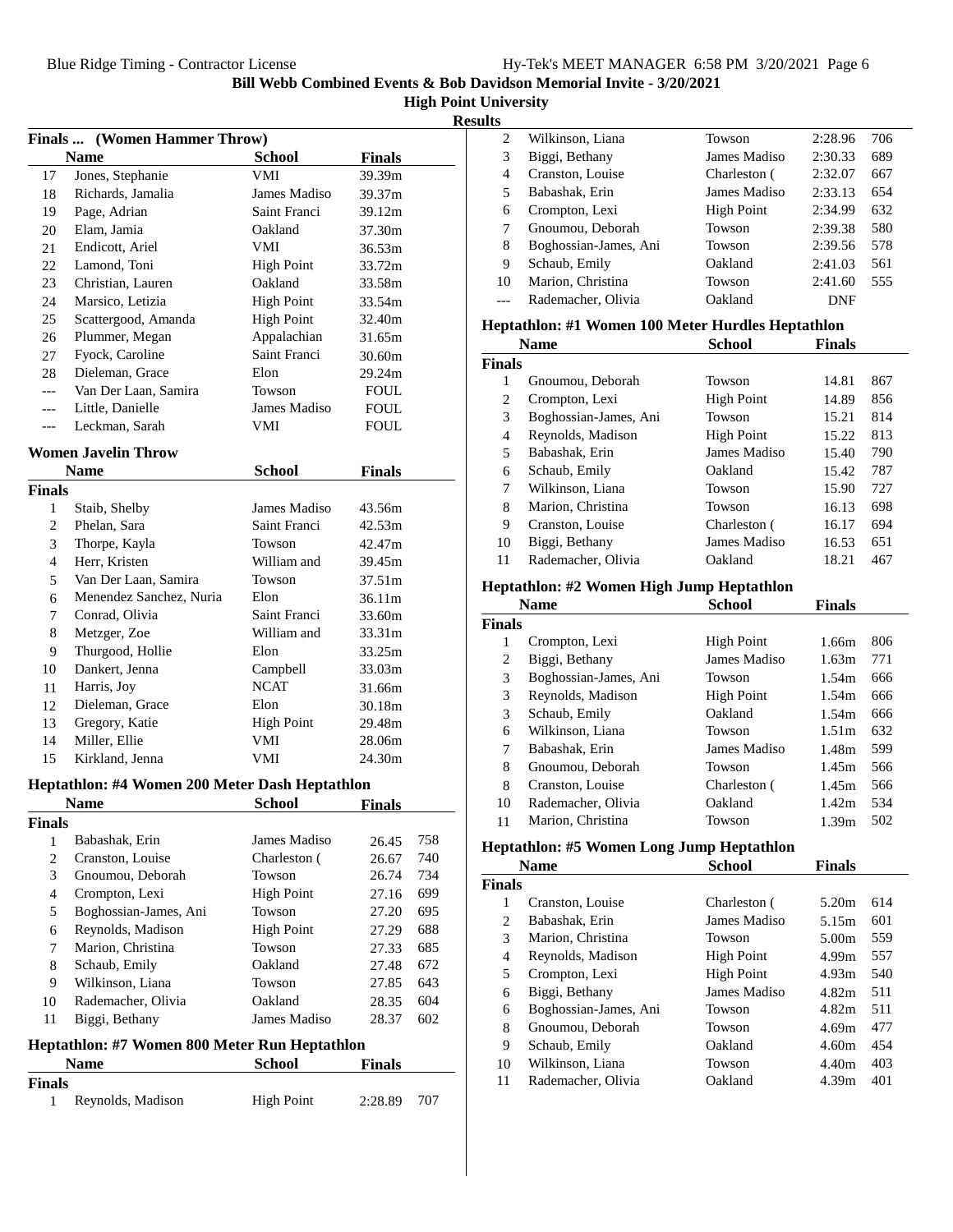**High Point University**

**Results**

| <b>Name</b>           | School            | <b>Finals</b>     |     |
|-----------------------|-------------------|-------------------|-----|
| Finals                |                   |                   |     |
| Rademacher, Olivia    | Oakland           | 10.38m            | 554 |
| Crompton, Lexi        | <b>High Point</b> | 10.27m            | 547 |
| Schaub, Emily         | Oakland           | 10.26m            | 546 |
| Reynolds, Madison     | <b>High Point</b> | 9.85m             | 520 |
| Boghossian-James, Ani | Towson            | 9.49m             | 496 |
| Biggi, Bethany        | James Madiso      | 8.96m             | 462 |
| Gnoumou, Deborah      | Towson            | 8.38m             | 424 |
| Cranston, Louise      | Charleston (      | 7.85m             | 390 |
| Babashak, Erin        | James Madiso      | 7.42m             | 362 |
| Marion, Christina     | Towson            | 7.19 <sub>m</sub> | 347 |
| Wilkinson, Liana      | Towson            | 7.09m             | 341 |
|                       |                   |                   |     |

### **Heptathlon: #6 Women Javelin Throw Heptathlon**

|                          | <b>Name</b>               | <b>School</b>     | <b>Finals</b> |
|--------------------------|---------------------------|-------------------|---------------|
| Finals                   |                           |                   |               |
| $\mathbf{1}$             | Biggi, Bethany            | James Madiso      | 589<br>35.90m |
| $\mathfrak{2}$           | Reynolds, Madison         | <b>High Point</b> | 558<br>34.31m |
| 3                        | Boghossian-James, Ani     | Towson            | 431<br>27.61m |
| $\overline{\mathcal{L}}$ | Crompton, Lexi            | <b>High Point</b> | 26.73m<br>415 |
| $\overline{4}$           | Rademacher, Olivia        | Oakland           | 415<br>26.73m |
| 6                        | Schaub, Emily             | Oakland           | 414<br>26.68m |
| 7                        | Cranston, Louise          | Charleston (      | 377<br>24.72m |
| 8                        | Babashak, Erin            | James Madiso      | 325<br>21.92m |
| 9                        | Gnoumou, Deborah          | Towson            | 317<br>21.53m |
| 10                       | Wilkinson, Liana          | Towson            | 20.24m<br>293 |
| 11                       | Marion, Christina         | Towson            | 250<br>17.89m |
|                          | <b>Women Heptathlon</b>   |                   |               |
|                          | <b>Name</b>               | <b>School</b>     | <b>Finals</b> |
| <b>Finals</b>            |                           |                   |               |
| 1                        | Reynolds, Madison         | <b>High Point</b> | 4509          |
| $\overline{2}$           | Crompton, Lexi            | <b>High Point</b> | 4495          |
| 3                        | Biggi, Bethany            | James Madiso      | 4275          |
| $\overline{4}$           | Boghossian-James, Ani     | Towson            | 4191          |
| 5                        | Schaub, Emily             | Oakland           | 4100          |
| 6                        | Babashak, Erin            | James Madiso      | 4089          |
| 7                        | Cranston, Louise          | Charleston (      | 4048          |
| 8                        | Gnoumou, Deborah          | Towson            | 3965          |
| 9                        | Wilkinson, Liana          | Towson            | 3745          |
| 10                       | Marion, Christina         | Towson            | 3596          |
| 11                       | Rademacher, Olivia        | Oakland           | 2975          |
|                          | <b>Men 100 Meter Dash</b> |                   |               |
|                          | <b>Name</b>               | <b>School</b>     | <b>Finals</b> |
| Finals                   |                           |                   |               |
| $\mathbf{1}$             | Croom-McFadden, Malcol    | <b>NCAT</b>       | 10.68 0.1     |
| $\mathbf{2}$             | Epstein, Myles            | Unattached        | 10.72 2.8     |
| 3                        | Nya, Brandon              | <b>NCAT</b>       | 10.72 0.1     |
| $\overline{4}$           | Sirleaf, Akeem            | <b>NCAT</b>       | 10.80 0.1     |
| 5                        | Poindexter, Jordin        | <b>VMI</b>        | 10.83 2.8     |
| 6                        | Wynn, Delan               | Oakland           | 10.87 2.8     |
| $\overline{7}$           | Outlaw, Napoleon          | Oakland           | 10.89 0.1     |
|                          |                           |                   |               |

| 8  | Turner, Kendall     | <b>NCAT</b>       | 10.91 0.1   |
|----|---------------------|-------------------|-------------|
| 9  | McFadden, Christian | Saint Franci      | 10.96 0.1   |
| 10 | Gardesey, Konu      | Unattached        | 10.97 1.4   |
| 11 | Jasmin, Jalen       | Delaware Sta      | 11.00 1.4   |
| 12 | Johnson, Jordan     | Appalachian       | 11.01 1.4   |
| 13 | Thomas, Jaidin      | <b>NCAT</b>       | $11.05$ 0.1 |
| 14 | Haddock Jr., Eric   | Appalachian       | 11.07 2.8   |
| 15 | Baker, Bryce        | Saint Franci      | 11.12 2.8   |
| 16 | Chabala, Matt       | William and       | 11.15 1.4   |
| 17 | Douglas, Andre      | Campbell          | 11.20 1.4   |
| 18 | Mayhugh, Nick       | Unattached        | 11.21 1.4   |
| 19 | Reeves, Nigel       | Delaware Sta      | 11.37 2.8   |
| 20 | Williams, Levi      | <b>High Point</b> | 11.43 2.8   |
| 21 | Trahan, Bret        | VMI               | 11.46 1.4   |
| 22 | Patterson, Gene     | Unattached        | 11.53 1.4   |

# **Men 200 Meter Dash**

|                | Name               | <b>School</b>     |               |
|----------------|--------------------|-------------------|---------------|
| Finals         |                    |                   |               |
| 1              | Nya, Brandon       | <b>NCAT</b>       | 21.18 0.6     |
| $\overline{c}$ | Gore, Paul         | <b>High Point</b> | 21.29 0.6     |
| 3              | Williams, Jimmie   | Oakland           | 21.39 0.6     |
| $\overline{4}$ | Outlaw, Napoleon   | Oakland           | 21.46 0.5     |
| 5              | Turner, Kendall    | <b>NCAT</b>       | 21.48 0.6     |
| 6              | Little, Malachi    | Delaware Sta      | 21.62 0.5     |
| 7              | Poindexter, Jordin | VMI               | 21.66 0.5     |
| 8              | Epstein, Myles     | Unattached        | 21.68 0.6     |
| 9              | Wynn, Delan        | Oakland           | 21.74 0.8     |
| 10             | Kalieta Jr, Thomas | Delaware Sta      | 21.83 0.5     |
| 11             | Street, Semaj      | Unattached        | 21.88 0.6     |
| 12             | Bogle, Daniel      | <b>High Point</b> | 0.5<br>22.11  |
| 13             | Thomas, Jaidin     | <b>NCAT</b>       | 22.22 0.8     |
| 14             | Cooley, Jackson    | William and       | 22.46 0.5     |
| 15             | Kudera, Justin     | Oakland           | 22.70 0.8     |
| 16             | Huggins, Davion    | Unattached        | 22.93 0.9     |
| 17             | Goolsby, Lozie     | Unattached        | 23.05 0.8     |
| 18             | Allen III, Freddie | <b>High Point</b> | 23.07 0.8     |
| 19             | Freeman, Xavier    | <b>High Point</b> | 23.38 0.9     |
| 20             | Williams, Levi     | <b>High Point</b> | 23.66 0.5     |
|                | Men 400 Meter Dash |                   |               |
|                | <b>Name</b>        | <b>School</b>     | <b>Finals</b> |
| Finals         |                    |                   |               |
| $\mathbf{1}$   | Williams Limmia    | $Ool$ land        | 17.21         |

| inals |                    |                   |       |
|-------|--------------------|-------------------|-------|
| 1     | Williams, Jimmie   | Oakland           | 47.24 |
| 2     | Maganga Gorra, Guy | Unattached        | 47.39 |
| 3     | Gore, Paul         | <b>High Point</b> | 48.88 |
| 4     | Chambers, Theo     | William and       | 48.98 |
| 5     | Poole, Cory        | <b>NCAT</b>       | 49.11 |
| 6     | Kalieta Jr. Thomas | Delaware Sta      | 49.17 |
| 7     | Walker, Johnnie    | VMI               | 49.20 |
| 8     | Little, Malachi    | Delaware Sta      | 49.23 |
| 9     | Krehnbrink, Cole   | Appalachian       | 49.30 |
| 10    | Braziel, Raydoffa  | Oakland           | 49.35 |
| 11    | Kudera, Justin     | Oakland           | 49.71 |
| 12    | Brown, Julian      | Delaware Sta      | 49.78 |
| 13    | Bunting, Jack      | William and       | 49.86 |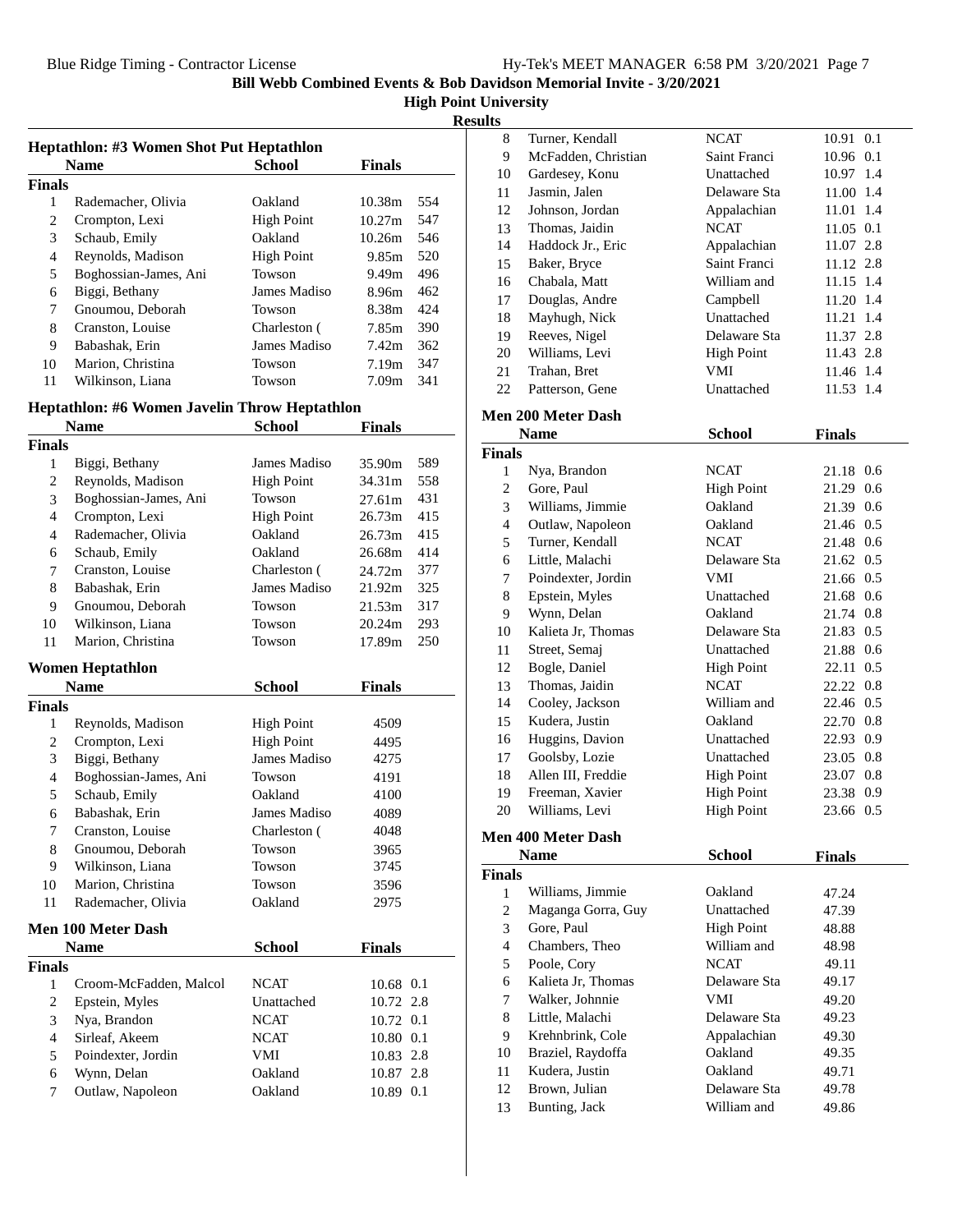|  | <b>High Point University</b> |
|--|------------------------------|
|--|------------------------------|

|--|

|                | Finals  (Men 400 Meter Dash) |                   |               |  |
|----------------|------------------------------|-------------------|---------------|--|
|                | <b>Name</b>                  | <b>School</b>     | <b>Finals</b> |  |
| 14             | Gray, Jonathan               | VMI               | 50.20         |  |
| 15             | Street, Semaj                | Unattached        | 50.65         |  |
| 16             | Dixon Jr., Thomas            | Appalachian       | 50.66         |  |
| 17             | Goolsby, Lozie               | Unattached        | 50.84         |  |
| 18             | Rosales, Christopher         | William and       | 50.85         |  |
| 19             | Layton, Daniel               | William and       | 50.94         |  |
| 20             | Freeman, Xavier              | <b>High Point</b> | 51.26         |  |
| 21             | Mclendon, Sam                | Unattached        | 51.79         |  |
| 22             | Rice, Jack                   | VMI               | 52.01         |  |
| 23             | Johnson, Jabari              | Appalachian       | 52.07         |  |
| 24             | Porter, Mason                | VMI               | 1:01.63       |  |
|                |                              |                   |               |  |
|                | <b>Men 800 Meter Run</b>     |                   |               |  |
|                | <b>Name</b>                  | <b>School</b>     | <b>Finals</b> |  |
| Finals         |                              |                   |               |  |
| $\mathbf{1}$   | Pina Cardona, Siro           | <b>High Point</b> | 1:54.09       |  |
| 2              | Kirkpatrick, Colin           | Unattached        | 1:54.92       |  |
| 3              | Brooks Jr., Terrence         | Oakland           | 1:55.20       |  |
| 4              | Whittaker, Trent             | VMI               | 1:56.26       |  |
| 5              | McNeill, Laderique           | Campbell          | 1:56.55       |  |
| 6              | Grip, Colin                  | William and       | 1:56.72       |  |
| 7              | Harrell III, William         | Oakland           | 1:57.56       |  |
| 8              | Guy, Nathanael               | Delaware Sta      | 1:57.87       |  |
| 9              | Hairston, Josh               | Appalachian       | 1:57.95       |  |
| 10             | Amobi, Gerald                | Delaware Sta      | 1:58.26       |  |
| 11             | Clark, Pace                  | Campbell          | 1:58.64       |  |
| 12             | Dollhausen, Tyler            | Campbell          | 1:59.95       |  |
| 13             | Welty, Owen                  | <b>High Point</b> | 2:00.42       |  |
| 14             | Sasso, Anthony               | <b>High Point</b> | 2:01.80       |  |
| 15             | Stack, Corey                 | Saint Franci      | 2:03.38       |  |
| 16             | Senkier, Jonathan            | <b>High Point</b> | 2:05.31       |  |
| $---$          | Levin, Jordan                | <b>High Point</b> | DNF           |  |
|                | Men 1500 Meter Run           |                   |               |  |
|                | <b>Name</b>                  | <b>School</b>     | <b>Finals</b> |  |
| Finals         |                              |                   |               |  |
| 1              | Kioko, Athanas               | Campbell          | 3:45.54       |  |
| $\overline{c}$ | Koekemoer, Travis            | Campbell          | 3:47.42       |  |
| 3              | Miller, Andrew               | Elon              | 3:54.84       |  |
| $\overline{4}$ | Kolor, Michael               | Unattached        | 3:54.92       |  |
| 5              | Tsai, Spencer                | William and       | 3:58.09       |  |
| 6              | Rogers, John                 | William and       | 3:58.90       |  |
| 7              | Abbkar, Abbas                | <b>NCAT</b>       | 3:59.79       |  |
| 8              | Tierney, Aidan               | Elon              | 4:00.01       |  |
| 9              | Fearon, Derek                | Unattached        | 4:00.23       |  |
| 10             | Jones, Tobias                | Saint Franci      | 4:00.66       |  |
| 11             | Florsheim, Lucas             | Unattached        | 4:00.91       |  |
| 12             | Lagattuta, Andrew            | William and       | 4:04.10       |  |
| 13             | Speirs, Duncan               | Unattached        | 4:05.12       |  |
| 14             | Berzonsky, Matthew           | Saint Franci      | 4:05.88       |  |
| 15             | Lewin, Josh                  | William and       | 4:06.04       |  |
| 16             | McGee, Mar'Quise             | <b>NCAT</b>       | 4:06.62       |  |
| 17             | Mackey, Jack                 | William and       | 4:07.08       |  |
| 18             | Metwalli, Tamer              | Elon              | 4:07.30       |  |
|                |                              |                   |               |  |

| uw             |                                    |                   |               |
|----------------|------------------------------------|-------------------|---------------|
| 19             | Spatolisano, Dominic               | <b>High Point</b> | 4:07.71       |
| 20             | Clark, Pace                        | Campbell          | 4:08.71       |
| 21             | Norman, Albert                     | Delaware Sta      | 4:09.53       |
| 22             | Jackson, Zane                      | Elon              | 4:09.57       |
| 23             | Guerra, Joe                        | Unattached        | 4:10.23       |
| 24             | Villano, Evan                      | Unattached        | 4:10.51       |
| 25             | Shackelford, Josh                  | William and       | 4:10.91       |
| 26             | Chin, Jalen                        | <b>NCAT</b>       | 4:11.49       |
| 27             | Knoebel, Ethan                     | Saint Franci      | 4:13.92       |
| 28             | Gallagher, Michael                 | Saint Franci      | 4:14.61       |
| 29             | Mosley, Thomas                     | <b>NCAT</b>       | 4:15.17       |
| 30             | McGee, Glenn                       | Saint Franci      | 4:15.99       |
| 31             | McCracken, Ryan                    | William and       | 4:16.08       |
| 32             | Selfors, Dillon                    | Elon              | 4:16.24       |
| 33             | Skolnekovich, Zach                 | William and       | 4:17.07       |
| 34             | Smith, Devin                       | Delaware Sta      | 4:18.66       |
| 35             | Ballantine, Jake                   | Unattached        | 4:18.82       |
| 36             | Richardson, Jordan                 | <b>NCAT</b>       | 4:19.26       |
| 37             | Moore, Gregory                     | Delaware Sta      | 4:19.76       |
| 38             | Sabo, Kevin                        | Unattached        | 4:26.59       |
| 39             | Moore, Nathan                      | Saint Franci      | 4:46.86       |
| 40             | Reese, Brady                       | Saint Franci      | 4:56.32       |
|                |                                    |                   |               |
|                | Men 5000 Meter Run                 |                   |               |
|                | <b>Name</b>                        | <b>School</b>     | <b>Finals</b> |
| <b>Finals</b>  |                                    |                   |               |
| 1              | Cave, Austen                       | <b>High Point</b> | 14:38.86      |
| $\overline{c}$ | Tsai, Spencer                      | William and       | 14:43.06      |
| 3              | Kiptoo, Dennis                     | Campbell          | 14:43.44      |
| 4              | Kimutai, Godwin                    | Campbell          | 14:47.74      |
| 5              | Rogers, John                       | William and       | 14:57.07      |
| 6              | Gray, Stephen                      | <b>High Point</b> | 14:57.25      |
| 7              | Steinau, Hunter                    | <b>High Point</b> | 14:59.59      |
| 8              | Lipps, Tyler                       | William and       | 15:01.28      |
| 9              | Norman, Albert                     | Delaware Sta      | 15:06.81      |
| 10             | Miller, Ian                        | <b>High Point</b> | 15:08.79      |
| 11             | Shackelford, Josh                  | William and       | 15:12.77      |
| 12             | Pritchard, Samuel                  | William and       | 15:13.57      |
| 13             | Cignarale, Ben                     | Appalachian       | 15:14.08      |
| 14             | Vives, Harrison                    | William and       | 15:26.16      |
| 15             | McCracken, Ryan                    | William and       | 15:32.72      |
| 16             | Gilbert, Hunter                    | Campbell          | 15:34.40      |
| 17             | Sherwin, Philip                    | <b>High Point</b> | 15:44.71      |
| 18             | Frame, Matt                        | William and       | 15:54.43      |
| 19             | Schulte, Jacob                     | Saint Franci      | 15:58.39      |
| 20             | Pace, Charles                      | Una-App State     | 15:59.20      |
| 21             | Morrison, Aiden                    | <b>High Point</b> | 16:00.34      |
| 22             |                                    | Una-App State     |               |
| 23             | Philipps, Conrad                   |                   | 16:16.93      |
|                | McKenzie, Karson                   | Campbell          | 16:40.35      |
| 24             |                                    | Unattached        | 17:05.56      |
| ---            | Sabo, Kevin<br>Patrizio, Sebastian | Unattached        | DNF           |
| ---            | Lagattuta, Andrew                  | William and       | DNF           |
|                |                                    |                   |               |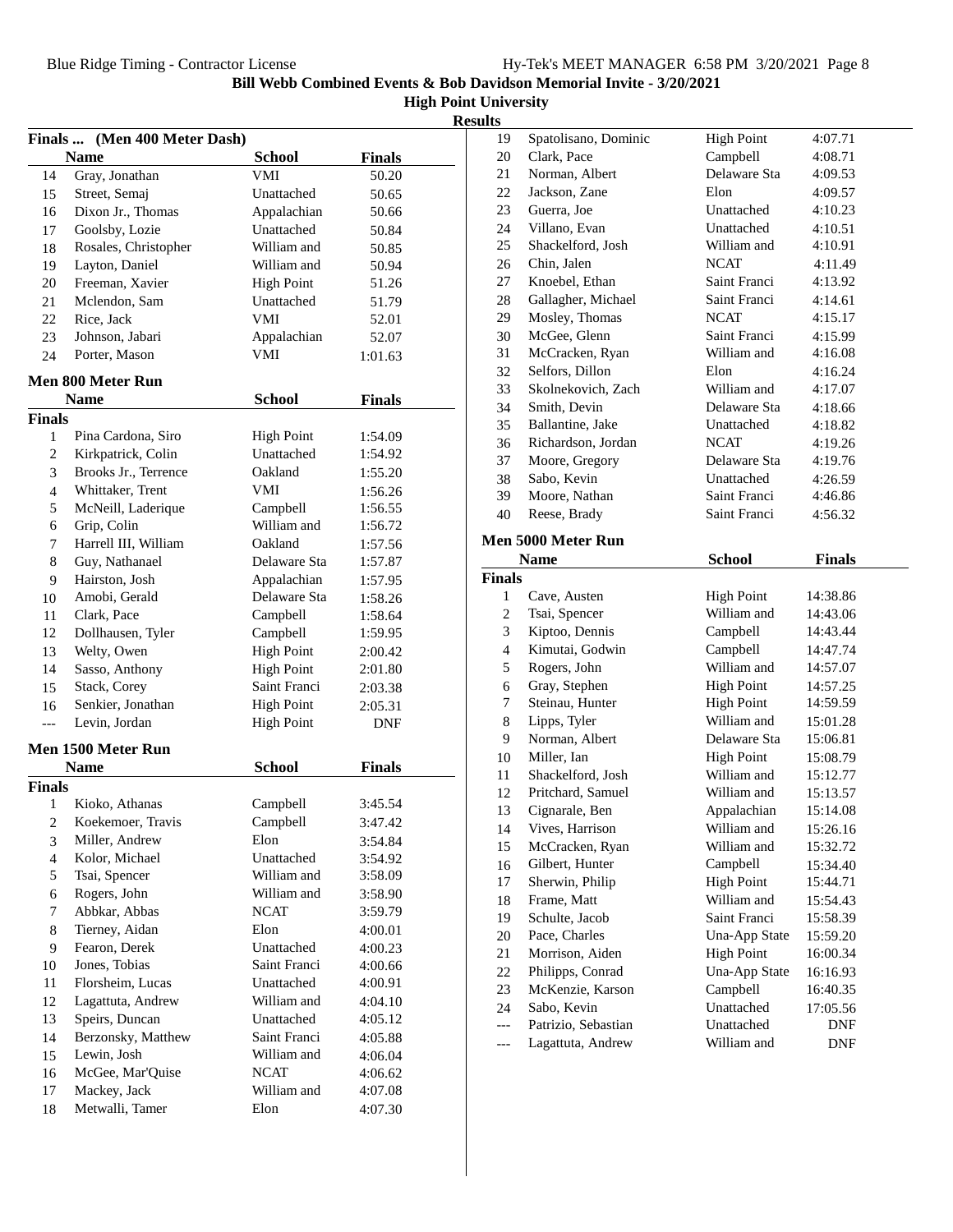### **High Point University**

### **Result**

|                | <b>Men 110 Meter Hurdles</b>                 |                                            |                                                     |
|----------------|----------------------------------------------|--------------------------------------------|-----------------------------------------------------|
|                | <b>Name</b>                                  | <b>School</b>                              | <b>Finals</b>                                       |
| <b>Finals</b>  |                                              |                                            |                                                     |
| $\mathbf{1}$   | Poole, Cory                                  | NCAT                                       | 14.52 1.0                                           |
| $\overline{c}$ | McGriff, Cedric                              | <b>NCAT</b>                                | 1.0<br>14.57                                        |
| 3              | Stadnika, Zachary                            | Oakland                                    | 14.64 1.0                                           |
| 4              | Layton, Daniel                               | William and                                | 15.15 1.5                                           |
| 5              | Dawson, Kavante                              | Delaware Sta                               | 15.20 1.5                                           |
| 6              | Burton, Terris                               | <b>High Point</b>                          | 15.60 1.0                                           |
| 7              | Kaupp, Jake                                  | Oakland                                    | 15.69 1.5                                           |
| 8              | Williams, Markael                            | Oakland                                    | 15.82 1.5                                           |
| 9              | Williams, Ardonntrell                        | Saint Franci                               | 16.01 1.0                                           |
| 10             | Jenkins, Kobe                                | Saint Franci                               | 16.03 1.0                                           |
| 11             | McBride, Liam                                | VMI                                        | 16.18 1.0                                           |
| 12             | Midgett, Keyandre                            | VMI                                        | 16.21 1.0                                           |
| 13             | Blackburn, Jackson                           | <b>High Point</b>                          | 16.74 1.5                                           |
| 14             | Strachan, Trent                              | <b>High Point</b>                          | 21.94 1.5                                           |
|                |                                              |                                            |                                                     |
|                | <b>Men 400 Meter Hurdles</b>                 |                                            |                                                     |
|                | <b>Name</b>                                  | <b>School</b>                              | <b>Finals</b>                                       |
| <b>Finals</b>  |                                              |                                            |                                                     |
| 1              | Lindo, Akeem                                 | <b>NCAT</b>                                | 52.95                                               |
| 2              | Burton, Terris                               | <b>High Point</b>                          | 53.34                                               |
| 3              | Felix, Brandy                                | <b>NCAT</b>                                | 54.70                                               |
| 4              | Blankenship, Dylan                           | Appalachian                                | 55.68                                               |
| 5              | Kaupp, Jake                                  | Oakland                                    | 57.37                                               |
| 6              | Ndeh, Barry                                  | Saint Franci                               | 57.61                                               |
| 7              | Strachan, Trent                              | <b>High Point</b>                          | 1:00.61                                             |
| 8              | Blackburn, Jackson                           | <b>High Point</b>                          | 1:05.68                                             |
|                | <b>Men 3000 Meter Steeplechase</b>           |                                            |                                                     |
|                | <b>Name</b>                                  | <b>School</b>                              | <b>Finals</b>                                       |
| <b>Finals</b>  |                                              |                                            |                                                     |
| 1              | Kelly, Patrick                               | <b>High Point</b>                          | 9:51.06                                             |
| $\overline{2}$ | Richardson, Jordan                           | <b>NCAT</b>                                | 10:25.07                                            |
| 3              | Chin, Jalen                                  | <b>NCAT</b>                                | 10:40.36                                            |
|                |                                              |                                            |                                                     |
|                | Men 4x100 Meter Relay                        |                                            |                                                     |
|                | <b>Team</b>                                  | <b>Relay</b>                               | <b>Finals</b>                                       |
| <b>Finals</b>  |                                              |                                            |                                                     |
| 1              | Appalachian State                            | А                                          | 41.73                                               |
|                | 1) Johnson, Jordan<br>3) Dalton, Jabari      | 2) Johnson, Jabari<br>4) Haddock Jr., Eric |                                                     |
|                | Saint Franci                                 | A                                          |                                                     |
| 2              |                                              |                                            | 41.95                                               |
|                | 1) Baker, Bryce<br>3) Williams, Ardonntrell  |                                            | 2) Frederick, Christopher<br>4) McFadden, Christian |
| 3              | William and Mary                             | A                                          | 42.14                                               |
|                | 1) Buenviaje, Ethan                          | 2) Cooley, Jackson                         |                                                     |
|                | 3) Chabala, Matt                             | 4) Chambers, Theo                          |                                                     |
|                |                                              |                                            |                                                     |
|                | Men 4x400 Meter Relay                        |                                            |                                                     |
|                | <b>Team</b>                                  | <b>Relay</b>                               | <b>Finals</b>                                       |
| <b>Finals</b>  |                                              |                                            |                                                     |
| 1              | N. Carolina A&T                              | A                                          | 3:15.69                                             |
|                | 1) Croom-McFadden, Malcolm<br>3) Poole, Cory | 2) Sirleaf, Akeem                          |                                                     |

| ults          |                                |                           |                         |
|---------------|--------------------------------|---------------------------|-------------------------|
| 2             | Delaware State                 | A                         | 3:16.12                 |
|               | 1) Brown, Julian               | 2) Amobi, Gerald          |                         |
|               | 3) Kalieta Jr, Thomas          | 4) Guy, Nathanael         |                         |
| 3             | Vmi                            | А                         | 3:17.55                 |
|               | 1) Gray, Jonathan              | 2) Poindexter, Jordin     |                         |
|               | 3) Whittaker, Trent            | 4) Walker, Johnnie        |                         |
| 4             | <b>High Point</b>              | A                         | 3:18.44                 |
|               | 1) Burton, Terris              | 2) Bogle, Daniel          |                         |
|               | 3) Pina Cardona, Siro          | 4) Gore, Paul             |                         |
| 5             | William and Mary               | A                         | 3:21.18                 |
|               | 1) Bunting, Jack               | 2) Chambers, Theo         |                         |
|               | 3) Cooley, Jackson             | 4) Chabala, Matt          |                         |
| 6             | Appalachian State              | A                         | 3:22.78                 |
|               | 1) Krehnbrink, Cole            | 2) Johnson, Jabari        |                         |
|               | 3) Dalton, Jabari              | 4) Blankenship, Dylan     |                         |
| 7             | <b>High Point</b>              | В                         | 3:30.68                 |
|               | 1) Strachan, Trent             | 2) Freeman, Xavier        |                         |
|               | 3) Welty, Owen                 | 4) Allen III, Freddie     |                         |
| 8             | Campbell                       | D                         | 3:32.20                 |
|               | 1) Dollhausen, Tyler           | 2) McNeill, Laderique     |                         |
|               | 3) Kioko, Athanas              | 4) Clark, Pace            |                         |
| 9             | Saint Franci                   | В                         | 3:37.00                 |
|               | 1) Knoebel, Ethan              | 2) Jones, Tobias          |                         |
|               | 3) Berzonsky, Matthew          | 4) Stack, Corey           |                         |
| 10            | Saint Franci                   | A                         | 3:42.93                 |
|               | 1) McFadden, Christian         | 2) Ndeh, Barry            |                         |
|               | 3) Williams, Ardonntrell       | 4) Frederick, Christopher |                         |
|               |                                |                           |                         |
|               | <b>Men High Jump</b>           |                           |                         |
|               | <b>Name</b>                    | School                    | <b>Finals</b>           |
| <b>Finals</b> |                                |                           |                         |
| 1             | McBride II, Charles            | Campbell                  | 2.08m                   |
| 2             | Collins, Bryce                 | Saint Franci              | J2.08m                  |
| 3             | Hall, Yates                    | Appalachian               | 1.98m                   |
| 4             | VanSickle, Chase               | Oakland                   | J1.98m                  |
| 5             | Hugh-Plott, Alex               | Oakland                   | 1.93 <sub>m</sub>       |
| 6             | Narusch, Salvatore             | Oakland                   | J1.93m                  |
| 7             | Ndeh, Barry                    | Saint Franci              | 1.83m                   |
| 8             | White, Thomas                  | Delaware Sta              | 1.78m                   |
|               | Napier, Jayden                 | VMI                       | $\rm NH$                |
| ---           | Byers, Kolt                    | <b>High Point</b>         | NH                      |
|               |                                |                           |                         |
|               | <b>Men Pole Vault</b>          |                           |                         |
|               | <b>Name</b>                    | <b>School</b>             | <b>Finals</b>           |
| <b>Finals</b> |                                |                           |                         |
| 1             | Morris, Payton                 | Unattached                | 4.91 <sub>m</sub>       |
| 2             | Fairbanks, Michael             | William and               | 4.76m                   |
| 3             | Clasper, Carter                | <b>High Point</b>         | 4.61m                   |
| 4             | Craig, Adam                    | <b>High Point</b>         | 4.46m                   |
| 5             | Hutchinson, Jefferson          | Campbell                  | J4.46m                  |
| 6             | Byers, Kolt                    | <b>High Point</b>         | 4.31 <sub>m</sub>       |
| 7             | Underwood, Braden              | Appalachian               | J4.31m                  |
| 8             | Fox, Taylor                    | Appalachian               | 4.16m                   |
| 9<br>---      | Abel, Bryan<br>Petriello, Nick | Saint Franci<br>VMI       | 4.01 <sub>m</sub><br>NH |

--- Freeman, Patrick Appalachian NH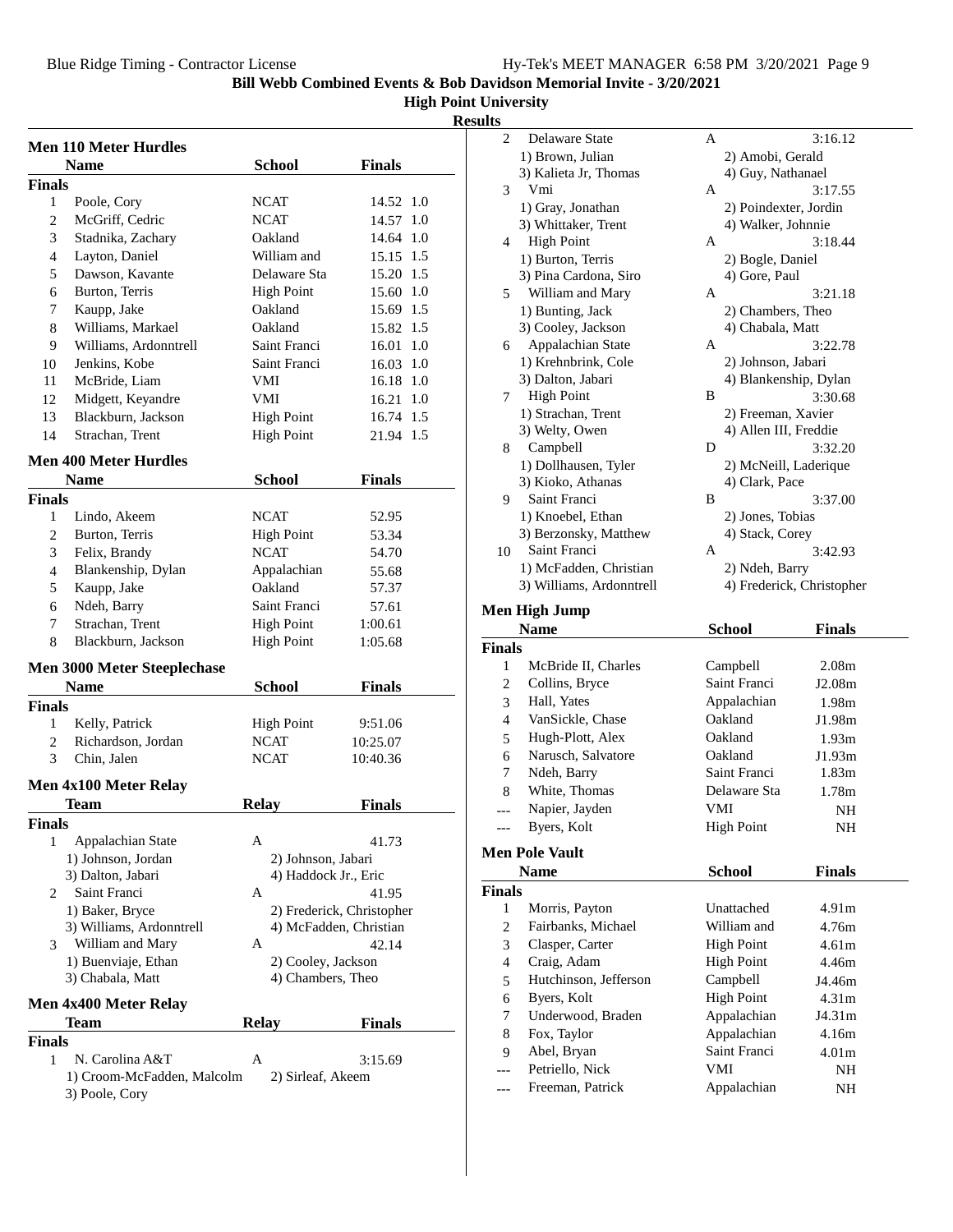### **High Point University**

**Results**

|                | Finals  (Men Pole Vault) |                   |                |  |
|----------------|--------------------------|-------------------|----------------|--|
|                | <b>Name</b>              | <b>School</b>     | Finals         |  |
| $---$          | Holliday, Cole           | <b>High Point</b> | NH             |  |
| $---$          | Harman, Ryan             | Saint Franci      | NH             |  |
|                |                          |                   |                |  |
|                | <b>Men Long Jump</b>     |                   |                |  |
|                | <b>Name</b>              | <b>School</b>     | <b>Finals</b>  |  |
| <b>Finals</b>  |                          |                   |                |  |
| $\mathbf{1}$   | Allen III, Freddie       | <b>High Point</b> | $7.39m -0.2$   |  |
| $\overline{c}$ | Bogle, Daniel            | <b>High Point</b> | $7.27m - 1.8$  |  |
| 3              | Jasmin, Jalen            | Delaware Sta      | $7.14m - 1.1$  |  |
| 4              | Stadnika, Zachary        | Oakland           | $7.12m - 5.0$  |  |
| 5              | Douglas, Andre           | Campbell          | 7.11m -2.9     |  |
| 6              | Beatty, Karim            | Delaware Sta      | $6.92m - 2.0$  |  |
| 7              | Novak, Chase             | Oakland           | $6.84m - 1.9$  |  |
| 8              | Bristow, Jalen           | Campbell          | $6.79m -1.1$   |  |
| 9              | Coaxum, Larry            | <b>High Point</b> | $6.72m - 3.5$  |  |
| 10             | Booker, Forrest          | Delaware Sta      | $6.60m - 0.5$  |  |
| 11             | McBride II, Charles      | Campbell          | $6.59m -2.2$   |  |
| 12             | Sanders, Christian       | Campbell          | $6.55m - 1.7$  |  |
| 13             | Williams, Markael        | Oakland           | $6.26m$ 0.5    |  |
| 14             | Buenviaje, Ethan         | William and       | $6.18m - 0.6$  |  |
| 15             | Stevens, Kameron         | Saint Franci      | $6.10m - 0.1$  |  |
| 16             | McBride, Liam            | VMI               | 6.08m NWI      |  |
| 17             | Nelson, Caleb            | Saint Franci      | $6.05m - 1.4$  |  |
| 18             | Layton, Daniel           | William and       | $5.95m - 1.9$  |  |
|                | <b>Men Triple Jump</b>   |                   |                |  |
|                | <b>Name</b>              | <b>School</b>     | <b>Finals</b>  |  |
| <b>Finals</b>  |                          |                   |                |  |
| 1              | White, Thomas            | Delaware Sta      | 14.08m -0.9    |  |
| $\overline{2}$ | Coaxum, Larry            | <b>High Point</b> | 13.79m -2.1    |  |
| 3              | Stevens, Kameron         | Saint Franci      | $13.65m - 1.9$ |  |
| 4              | Novak, Chase             | Oakland           | $13.50m - 1.2$ |  |
| 5              | Booker, Forrest          | Delaware Sta      | $13.47m - 3.2$ |  |
| 6              | Nelson, Caleb            | Saint Franci      | $13.29m - 1.7$ |  |
| 7              | Napier, Jayden           | VMI               | $13.02m - 1.6$ |  |
| 8              | Beatty, Karim            | Delaware Sta      | $12.83m -1.2$  |  |
| 9              | Jones, Robert            | VMI               | $12.54m - 0.5$ |  |
|                |                          |                   |                |  |
|                | <b>Men Shot Put</b>      |                   |                |  |
|                | <b>Name</b>              | <b>School</b>     | <b>Finals</b>  |  |
| <b>Finals</b>  |                          |                   |                |  |
| 1              | Van Niekerk, Chris       | <b>High Point</b> | 17.54m         |  |
| $\overline{2}$ | Scott, Connor            | William and       | 16.46m         |  |
| 3              | Hyde, Nickolas           | Saint Franci      | 16.35m         |  |
| 4              | Wilkerson, Aaron         | NCAT              | 15.81m         |  |
| 5              | Karl, Nate               | Appalachian       | 14.99m         |  |
| 6              | Soorus, Jacob            | Appalachian       | 14.97m         |  |
| 7              | Johnson, Zane            | Appalachian       | 14.96m         |  |
| 8              | Taylor, Obie             | NCAT              | 14.44m         |  |
| 9              | Donlan, Troy             | Saint Franci      | 13.98m         |  |
| 10             | Clarke, Jonhoi           | Campbell          | J13.98m        |  |
| 11             | Ghosh, Solomon           | VMI               | 13.82m         |  |
| 12             | Edelen, Timon            | Campbell          | 13.73m         |  |
| 13             | Piotrovsky, Kyle         | Oakland           | 13.71m         |  |

| 14            | Smith, Chrystian                | Appalachian                  | 12.71m           |
|---------------|---------------------------------|------------------------------|------------------|
| 15            | Reilly, Jason                   | Campbell                     | 11.61m           |
| 16            | Harris, Demetri                 | Oakland                      | 11.52m           |
| $---$         | Jackson, Romario                | Oakland                      | <b>FOUL</b>      |
|               |                                 |                              |                  |
|               | <b>Men Discus Throw</b>         |                              |                  |
|               | <b>Name</b>                     | <b>School</b>                | <b>Finals</b>    |
| <b>Finals</b> |                                 |                              |                  |
| 1             | Van Niekerk, Chris              | <b>High Point</b>            | 54.31m           |
| 2             | Scott, Connor                   | William and                  | 51.33m           |
| 3             | Cook, Jr., Kelly                | William and                  | 49.59m           |
| 4             | Smith, Chrystian                | Appalachian                  | 48.67m           |
| 5             | Ghosh, Solomon                  | VMI                          | 47.30m           |
| 6             | Karl, Nate                      | Appalachian                  | 46.96m           |
| 7             | Taylor, Obie                    | <b>NCAT</b>                  | 46.11m           |
| 8             | Clarke, Jonhoi                  | Campbell                     | 46.04m           |
| 9             | Hyde, Nickolas                  | Saint Franci                 | 45.88m           |
| 10            | Johnson, Zane                   | Appalachian                  | 45.10m           |
| 11            | Ward, David                     | Campbell                     | 43.97m           |
| 12            | Jackson, Romario                | Oakland                      | 43.81m           |
| 13            | Brooks, Herbert                 | VMI                          | 43.45m           |
| 14            | Piotrovsky, Kyle                | Oakland                      | 43.38m           |
| 15            | Weinstein, Zachary              | Appalachian                  | 42.71m           |
| 16            | McClain, DJ                     | Campbell                     | 42.14m           |
| 17            | Harris, Demetri                 | Oakland                      | 40.04m           |
| 18            | Snyder, Timothy                 | Appalachian                  | 36.40m           |
| 19            | Reilly, Jason                   | Campbell                     | 34.60m           |
| 20            | Donlan, Troy                    | Saint Franci                 | 32.55m           |
| $---$         | Edelen, Timon                   | Campbell                     | <b>FOUL</b>      |
|               | <b>Men Hammer Throw</b>         |                              |                  |
|               |                                 | <b>School</b>                |                  |
| <b>Finals</b> | <b>Name</b>                     |                              | <b>Finals</b>    |
|               |                                 | Blackheath &                 |                  |
| 1<br>2        | Parker, Tom<br>Cook, Jr., Kelly | William and                  | 62.08m<br>59.93m |
|               | Wright, Jason                   | William and                  | 56.21m           |
| 3             |                                 |                              |                  |
| 4             | McClain, DJ                     | Campbell                     | 52.93m           |
| 5             | Ward, David                     | Campbell                     | 50.73m           |
| 6             | Granger, Andrew                 | VMI                          | 50.48m           |
| 7             | Fofanah, Kevin<br>Hardin, Evan  | <b>NCAT</b>                  | 47.07m<br>47.01m |
| 8             |                                 | Appalachian                  |                  |
| 9             | Villavicencio, Anthony          | <b>High Point</b><br>Oakland | 46.75m           |
| 10            | Harris, Demetri                 |                              | 46.58m           |
| 11            | Weinstein, Zachary              | Appalachian                  | 46.42m           |
| 12            | Johnson, Zane                   | Appalachian                  | 45.14m           |
| 13            | Smith, Chrystian                | Appalachian                  | 44.62m           |
| 14            | Hilaman, Parker                 | Saint Franci                 | 41.70m           |
| 15            | Piotrovsky, Kyle                | Oakland                      | 41.52m           |
| 16            | Soorus, Jacob                   | Appalachian                  | 40.92m           |
| 17            | Karl, Nate                      | Appalachian                  | 39.46m           |
| 18            | Jackson, Romario                | Oakland                      | 35.75m           |
| 19            | Snyder, Timothy                 | Appalachian                  | 33.99m           |

20 Sandoval, James High Point 24.60m --- Brooks, Herbert VMI FOUL<br>--- Baney, Trey Saint Franci FOUL --- Baney, Trey Saint Franci FOUL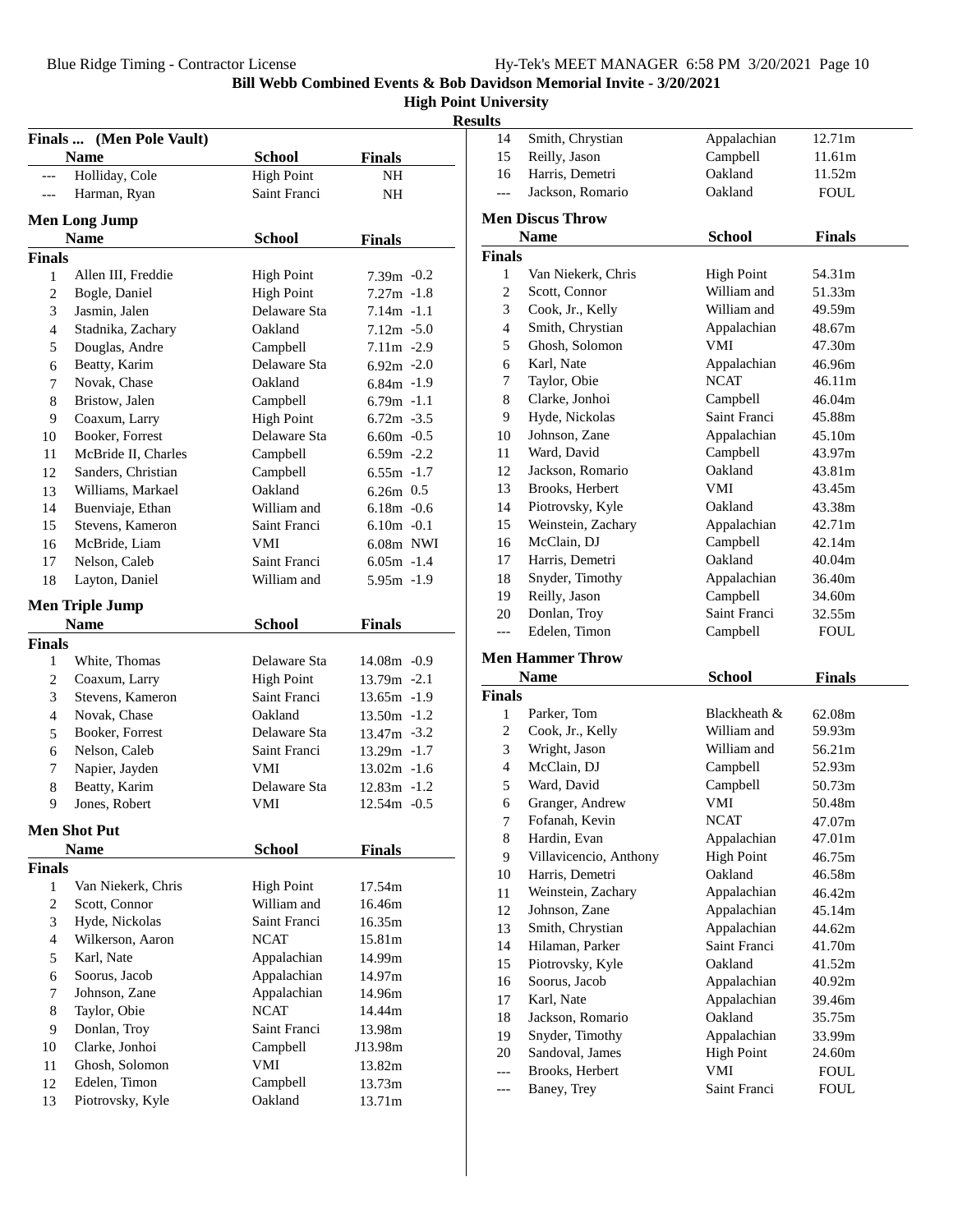### **High Point University**

**Results**

|                | Men Javelin Throw  |                   |        |  |
|----------------|--------------------|-------------------|--------|--|
|                | <b>Name</b>        | School            | Finals |  |
| Finals         |                    |                   |        |  |
| 1              | Arias, Christopher | William and       | 62.98m |  |
| $\overline{c}$ | O'Riley, Jared     | William and       | 61.46m |  |
| 3              | Greer, Rob         | High Point        | 58.47m |  |
| 4              | Penman, Samuel     | Saint Franci      | 55.22m |  |
| 5              | Kudrick, Josh      | Campbell          | 53.86m |  |
| 6              | Tenor Jr., Ryan    | <b>High Point</b> | 53.62m |  |
| 7              | Van Niekerk, Chris | High Point        | 53.32m |  |
| 8              | Brown, Josh        | <b>High Point</b> | 49.50m |  |
| 9              | Stein-Drago, Zach  | Campbell          | 48.49m |  |
| 10             | Sample, Wally      | High Point        | 48.43m |  |
| 11             | Stadnika, Zachary  | Oakland           | 48.17m |  |
| 12             | Wesenyak, Ty       | VMI               | 45.74m |  |
| 13             | Coleman, Uriah     | Campbell          | 45.62m |  |
| 14             | Karl, Nate         | Appalachian       | 42.29m |  |
| 15             | Snyder, Timothy    | Appalachian       | 32.07m |  |
| ---            | Soorus, Jacob      | Appalachian       | FOUL   |  |

### **Decathlon: #1 Men 100 Meter Dash Decathlon**

|                | <b>Name</b>        | School            | <b>Finals</b> |     |
|----------------|--------------------|-------------------|---------------|-----|
| Finals         |                    |                   |               |     |
| 1              | Conine, Tucker     | <b>High Point</b> | 11.12         | 834 |
| 2              | Sheryk, Joe        | Athletic Lab      | 11.27         | 801 |
| 3              | Grob, Tyler        | Athletic Lab      | 11.44         | 765 |
| $\overline{4}$ | Binkley, Stephen   | <b>High Point</b> | 11.63         | 725 |
| 5              | Mann, Ky           | Mars Hill         | 11.68         | 715 |
| 6              | Stainback, Gabriel | <b>High Point</b> | 11.69         | 713 |
| 7              | Mills, Evan        | <b>High Point</b> | 11.75         | 701 |
| 8              | Timm, Caleb        | Oakland           | 11.76         | 699 |
| 9              | Linko, Kevin       | VMI               | 11.78         | 695 |
| 10             | Munson, Stephen    | VMI               | 12.11         | 629 |
| 11             | Reed, Hunter       | VMI               | 12.30         | 593 |

#### **Decathlon: #5 Men 400 Meter Dash Decathlon**

|        | Name               | <b>School</b>     | <b>Finals</b> |     |
|--------|--------------------|-------------------|---------------|-----|
| Finals |                    |                   |               |     |
|        | Sheryk, Joe        | Athletic Lab      | 51.07         | 766 |
| 2      | Mills, Evan        | <b>High Point</b> | 51.58         | 743 |
| 3      | Stainback, Gabriel | <b>High Point</b> | 51.67         | 739 |
| 4      | Timm, Caleb        | Oakland           | 52.48         | 704 |
| 5      | Binkley, Stephen   | <b>High Point</b> | 53.27         | 670 |
| 6      | Grob, Tyler        | Athletic Lab      | 53.31         | 668 |
| 7      | Linko, Kevin       | <b>VMI</b>        | 54.80         | 607 |
| 8      | Mann, Ky           | Mars Hill         | 56.15         | 553 |
| 9      | Munson, Stephen    | VMI               | 57.27         | 511 |
| 10     | Reed, Hunter       | VMI               | 58.13         | 479 |
|        | Cooper, Dylan      | Athletic Lab      | <b>DNF</b>    |     |
|        | Conine, Tucker     | <b>High Point</b> | <b>DNF</b>    |     |

#### **Decathlon: #10 Men 1500 Meter Run Decathlon**

|        | <b>Name</b> | <b>School</b> | <b>Finals</b> |     |
|--------|-------------|---------------|---------------|-----|
| Finals |             |               |               |     |
|        | Sheryk, Joe | Athletic Lab  | 4:56.28       | 581 |

| w |                    |                   |            |     |
|---|--------------------|-------------------|------------|-----|
|   | Mills, Evan        | High Point        | 4:59.50    | 563 |
| 3 | Binkley, Stephen   | <b>High Point</b> | 5:06.69    | 522 |
| 4 | Linko, Kevin       | VMI               | 5:07.08    | 520 |
| 5 | Stainback, Gabriel | <b>High Point</b> | 5:17.90    | 461 |
| 6 | Munson, Stephen    | VMI               | 5:35.47    | 373 |
|   | Mann, Ky           | Mars Hill         | 5:38.24    | 360 |
|   | Conine, Tucker     | <b>High Point</b> | DNF        |     |
|   | Timm, Caleb        | Oakland           | <b>DNF</b> |     |
|   |                    |                   |            |     |

### **Decathlon: #6 Men 110 Meter Hurdles Decathlon**

| <b>Name</b> |                    | School            | <b>Finals</b> |      |
|-------------|--------------------|-------------------|---------------|------|
| Finals      |                    |                   |               |      |
| 1           | Stainback, Gabriel | <b>High Point</b> | 15.41         | 801  |
| 2           | Grob, Tyler        | Athletic Lab      | 15.98         | 735  |
| 3           | Sheryk, Joe        | Athletic Lab      | 16.23         | 707  |
| 4           | Mills, Evan        | High Point        | 16.96         | 628  |
| 5           | Binkley, Stephen   | <b>High Point</b> | 17.17         | 607  |
| 6           | Mann, Ky           | Mars Hill         | 18.18         | 507  |
| 7           | Linko, Kevin       | VMI               | 19.02         | 431  |
| 8           | Timm, Caleb        | Oakland           | 19.04         | 429  |
| 9           | Reed, Hunter       | VMI               | 19.61         | 381  |
| 10          | Munson, Stephen    | VMI               | 20.40         | 318  |
|             | Conine, Tucker     | <b>High Point</b> | <b>DNF</b>    | -1.6 |

### **Decathlon: #4 Men High Jump Decathlon**

|        | Name               | School            | <b>Finals</b>     |     |
|--------|--------------------|-------------------|-------------------|-----|
| Finals |                    |                   |                   |     |
| 1      | Stainback, Gabriel | <b>High Point</b> | 1.94m             | 749 |
| 2      | Sheryk, Joe        | Athletic Lab      | 1.82m             | 644 |
| 2      | Grob, Tyler        | Athletic Lab      | 1.82 <sub>m</sub> | 644 |
| 4      | Timm, Caleb        | Oakland           | 1.76m             | 593 |
| 5      | Mills, Evan        | <b>High Point</b> | 1.73m             | 569 |
| 6      | Binkley, Stephen   | <b>High Point</b> | 1.67m             | 520 |
| 7      | Linko, Kevin       | VMI               | 1.61 <sub>m</sub> | 472 |
| 7      | Mann, Ky           | Mars Hill         | 1.61 <sub>m</sub> | 472 |
| 9      | Reed, Hunter       | VMI               | 1.58m             | 449 |
| 10     | Munson, Stephen    | VMI               | 1.55m             | 426 |
|        | Conine, Tucker     | <b>High Point</b> | <b>NH</b>         |     |

# **Decathlon: #8 Men Pole Vault Decathlon**

|        | Name               | School            | <b>Finals</b>     |     |
|--------|--------------------|-------------------|-------------------|-----|
| Finals |                    |                   |                   |     |
| 1      | Stainback, Gabriel | <b>High Point</b> | 4.72m             | 825 |
| 2      | Sheryk, Joe        | Athletic Lab      | 4.42m             | 737 |
| 3      | Timm, Caleb        | Oakland           | 3.82 <sub>m</sub> | 568 |
| 4      | Mills, Evan        | High Point        | 3.62m             | 514 |
| 5      | Munson, Stephen    | VMI               | 3.42 <sub>m</sub> | 462 |
| 6      | Linko, Kevin       | VMI               | 3.32 <sub>m</sub> | 436 |
| ---    | Binkley, Stephen   | <b>High Point</b> | NH                |     |
|        | Conine, Tucker     | <b>High Point</b> | NH                |     |
| ---    | Grob, Tyler        | Athletic Lab      | NH                |     |
|        | Mann, Ky           | Mars Hill         | <b>NH</b>         |     |
|        | Reed, Hunter       | VMI               | NH                |     |
|        |                    |                   |                   |     |